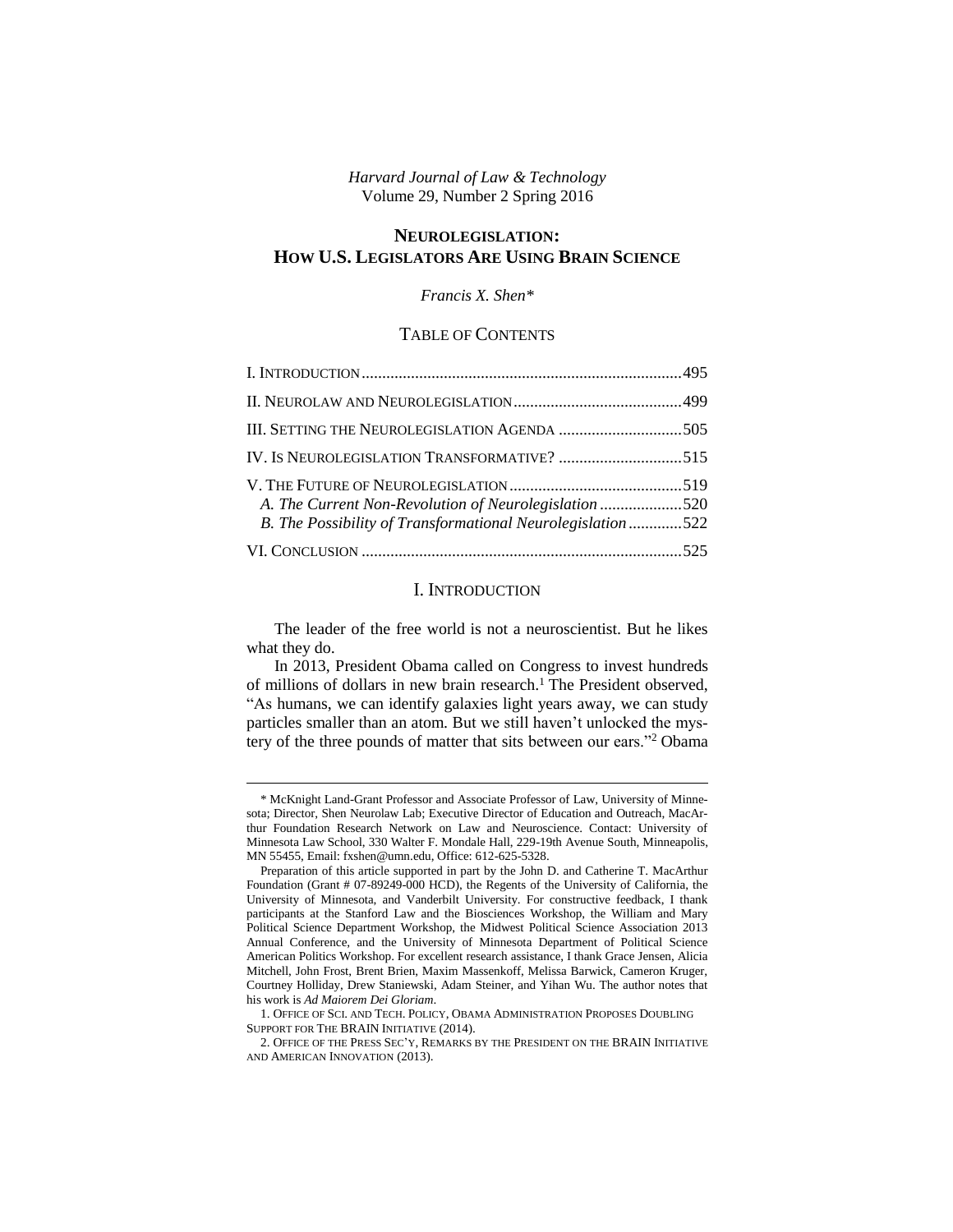went on to boldly proclaim that this brain "knowledge could be will be — *transformative*."<sup>3</sup>

<span id="page-1-3"></span><span id="page-1-2"></span><span id="page-1-0"></span>But will such transformation really materialize, and if so, how and when? The questions of whether, when, and how brain science should be, and will be, incorporated into legal proceedings have led to the emerging fields of neurolaw and neuroethics. <sup>4</sup> Law and neuroscience as a scholarly enterprise has grown rapidly and now numbers over 1200 publications.<sup>5</sup> These fields have emerged along with an increase in the frequency with which neuroscientific evidence is proffered in courts.<sup>6</sup> Scholars have considered questions in the criminal domain such as "Do we have free will?" (and what would it mean for law if we don't), <sup>7</sup> and "Should a particular type of neuroscientific evidence be admitted in a particular court proceeding?"<sup>8</sup> Scholars have also explored the relationship between civil liability and the neuroscience of pain,<sup>9</sup> amongst many other potential applications of neuroscience to law.<sup>10</sup>

<span id="page-1-1"></span><sup>3.</sup> *Id.* (emphasis added).

<sup>4.</sup> On neurolaw, see generally OWEN D. JONES ET AL., LAW AND NEUROSCIENCE (2014); 2 PRESIDENTIAL COMMISSION FOR THE STUDY OF BIOETHICAL ISSUES, GRAY MATTERS: TOPICS AT THE INTERSECTION OF NEUROSCIENCE, ETHICS, AND SOCIETY (2015); Owen D. Jones et al., *Law and Neuroscience*, 33 J. NEUROSCI. 17624 (2013). On neuroethics, see DEFINING RIGHT AND WRONG IN BRAIN SCIENCE: ESSENTIAL READINGS IN NEUROETHICS (Walter Glannon ed., 2007); NEUROETHICS: AN INTRODUCTION WITH READINGS (Martha J. Farah ed., 2010); NEUROETHICS IN PRACTICE (Anjan Chatterjee & Martha J. Farah eds., 2013); THE OXFORD HANDBOOK OF NEUROETHICS (Judy Illes & Barbara J. Sahakian eds., 2011).

<sup>5.</sup> *Law and Neuroscience Bibliography*, MACARTHUR FOUND. RESEARCH NETWORK ON LAW & NEUROSCI., http://www.lawneuro.org/bibliography.php [https://www.perma.cc/ HG4U-RUYN]; Stacey A. Tovino, *Functional Neuroimaging and the Law: Trends and Directions for Future Scholarship*, 7 AM.J. BIOETHICS 44, 44 (2007).

<sup>6.</sup> Nita A. Farahany, *Neuroscience and Behavioral Genetics in US Criminal Law: An Empirical Analysis*, 2 J.L. & BIOSCIENCES 485, 485 (2016); Deborah W. Denno, *Courts' Increasing Consideration of Behavioral Genetics Evidence in Criminal Cases: Results of a Longitudinal Study*, 2011 MICH. ST. L. REV. 967, 970 (2011); Deborah W. Denno, *The Myth of the Double-Edged Sword: An Empirical Study of Neuroscience Evidence in Criminal Cases*, 56 B.C. L. REV. 493, 495 (2015).

<sup>7.</sup> *See, e.g.*, A PRIMER ON CRIMINAL LAW AND NEUROSCIENCE xx (Stephen J. Morse & Adina L. Roskies eds., 2013); MICHAEL S. PARDO & DENNIS PATTERSON, MINDS, BRAINS, AND LAW: THE CONCEPTUAL FOUNDATIONS OF LAW AND NEUROSCIENCE 35 (2013).

<sup>8.</sup> *See, e.g.*, Joseph H. Baskin et al., *Is a Picture Worth a Thousand Words? Neuroimaging in the Courtroom*, 33 AM. J.L. & MED. 239, 239 (2007); Neal Feigenson, *Brain Imaging and Courtroom Evidence: On the Admissibility and Persuasiveness of fMRI*, 2 INT'L J.L. CONTEXT 233, 233 (2006); Teneille R. Brown & Emily R. Murphy, *Through a Scanner Darkly: Functional Neuroimaging as Evidence of a Criminal Defendant's Past Mental States*, 62 STAN. L. REV. 1119, 1155 (2010).

<sup>9.</sup> *See, e.g.*, Amanda C. Pustilnik, *Pain as Fact and Heuristic: How Pain Neuroimaging Illuminates Moral Dimensions of Law*, 97 CORNELL L. REV. 801, 807–12 (2012); Natalie Salmanowitz, *The Case for Pain Neuroimaging in the Courtroom: Lessons from Deception Detection*, 2 J.L. & BIOSCIENCES 139, 140 (2015).

<sup>10.</sup> *See generally* JONES ET AL., *supra* note [4](#page-1-0) (presenting neurolaw material on topics such as lie detection, emotions, memory, brain death, brain injury, cognitive enhancement, artificial intelligence, and brain-machine interfaces).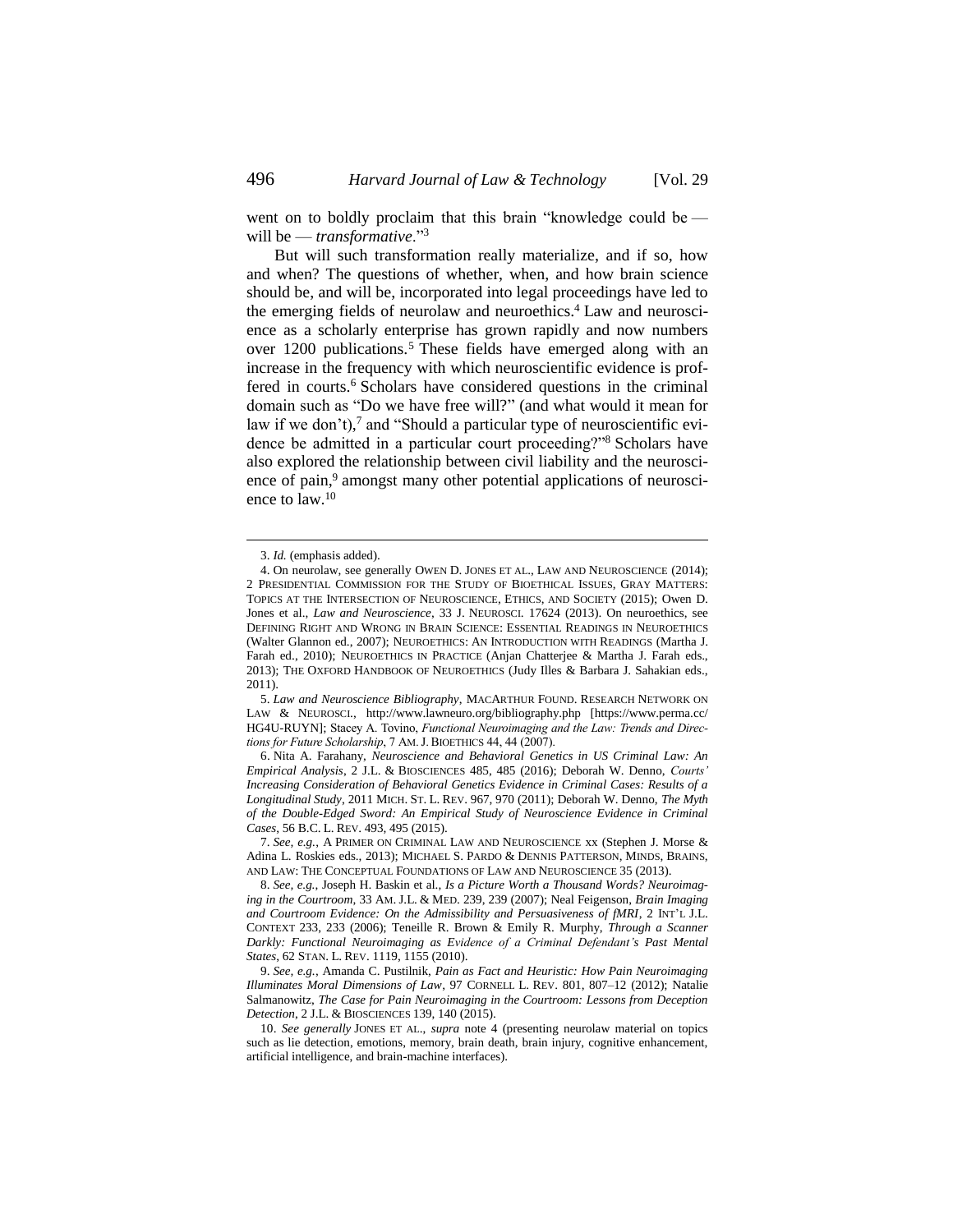$\overline{a}$ 

Yet despite the growing interest in neuroscience generally, and in neurolaw in particular, scholarship in these areas has too narrowly conceptualized the "law" part of neurolaw as limited to what happens in courtrooms. In doing so, scholarship has overlooked the role that brain science is playing, and might one day play, in *legislatures*. Just as legislation is an important type of law, so too is neurolegislation an important type of neurolaw. Failing to recognize this is problematic because, as legal scholar David Faigman pointed out many years ago, "legislators [as compared to courts] come in contact with the largest number and widest array of matters involving science."<sup>11</sup> Moreover, in this modern "age of legislation," statutory law plays a tremendously important role in shaping public policy.<sup>12</sup> This is especially true in certain policy domains such as education and criminal justice, where — although courts set important constitutional boundaries – states and localities have significant discretion in how they formulate policy.

<span id="page-2-0"></span>This Article thus starts from the premise that one of the important routes by which neuroscience may bring about transformative change in citizens' lives is through legislative action. This Article defines "neurolegislation" as legislation that explicitly mentions the brain or brain sciences. The definition thus includes a wide range of legislation, including bills aimed at improving brain health and funding brain research, as well as bills aimed at changing polices in domains such as education and criminal justice partly on the basis of brain science. By focusing on neurolegislation, the Article counters the trend of courtcentric scholarship in neurolaw<sup>13</sup> and contributes to ongoing scholarly efforts to understand the influence of science on public policy.<sup>14</sup>

The Article explores two related empirical questions. First, what types of neurolegislation have been proposed in U.S. state legislatures? Second, what can be said about the type of legislators who propose these brain bills?<sup>15</sup> Based on an original database of proposed bills in

<sup>11.</sup> DAVID L. FAIGMAN, LEGAL ALCHEMY: THE USE AND MISUSE OF SCIENCE IN THE LAW x (1999).

<sup>12.</sup> Justice Antonin Scalia, Address at the Tanner Lectures on Human Values, "Common-Law Courts in a Civil-Law System: The Role of United States Federal Courts in Interpreting the Constitution and Laws" (Mar. 8–9, 1995) ("We live in an age of legislation, and most new law is statutory law.").

<sup>13.</sup> *See* Elizabeth Garrett, *Legal Scholarship in the Age of Legislation*, 34 TULSA L.J. 679, 679 (1999) ("[T]he legal academy focuses very little of its attention on Congress and state legislatures.").

<sup>14.</sup> As the 2012 National Academies Report observed, "there has not been much success in explaining the use of science in public policy." COMMITTEE ON THE USE OF SOCIAL SCIENCE KNOWLEDGE IN PUBLIC POLICY, NAT'L RESEARCH COUNCIL, USING SCIENCE AS EVIDENCE IN PUBLIC POLICY 2 (Kenneth Prewitt, Thomas A. Schwandt, & Miron L. Straf eds., 2012).

<sup>15.</sup> The terms "neurolegislation" and "brain bills" are used interchangeably in this article. As used here, both terms refer to bills that mention the brain or neuroscience at least once. The limitations of this definitional strategy are discussed in Part III.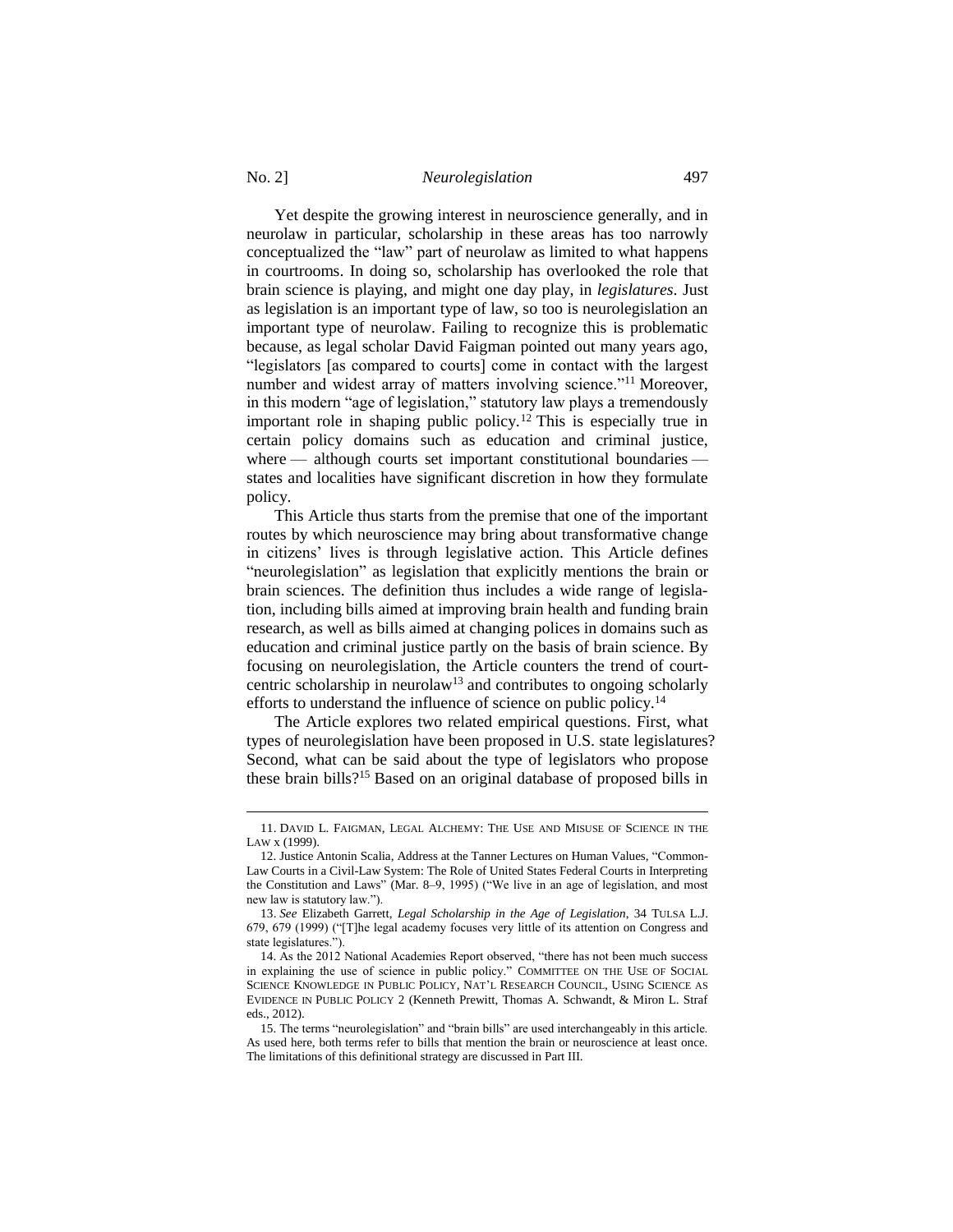U.S. state legislatures from 1992 through 2009, the analysis finds that brain science has been mentioned in nearly 1000 bills.<sup>16</sup> Brain science is mentioned most frequently in bills related to brain injury, insurance and provision of medical care, mental health, education (especially early childhood interventions), veterans' affairs (with an emphasis on posttraumatic stress disorder ("PTSD") and veterans' courts), and sports concussions. In addition, over 70 other types of bills mentioned the brain or neuroscience.<sup>17</sup>

Statistical analysis at the individual legislator level from one year of data, 2009, begins to reveal the conditions under which a legislator will become a "neuro-entrepreneur" by proposing a brain bill. Results suggest that partisanship plays a central role in shaping proposals of particular types of brain bills, and that district demographics and the legislators' gender may also be significant.

The empirical results provide a first glimpse of the early introduction of brain science in the statehouse. Recognizing the limits of the database, most importantly that the use of neuroscience in legislatures may have already changed significantly since 2009, the data nevertheless suggest an emerging pattern.

Legislators seem increasingly curious about the brain, and the diversity of bill types in the data suggests that brain science has potentially wide-ranging application. <sup>18</sup> Yet even if the reach of neuroscience in legislatures is wide, it is not deep. We do not know if neuroscience is simply window dressing on most policy proposals. Neuroscience does not yet appear to be revolutionary in the sense that it persuades large numbers of legislators to change previously established policy positions. Consistent with the cultural cognition theory advanced by legal scholar Dan Kahan, neuroscience is typically embraced when it affirms, rather than challenges, preexisting normative commitments.<sup>19</sup>

However, the data also provides some signs that neuroscience may influence legislators to consider novel policy issues in the future. One example is legislation concerning traumatic brain injury, of which there are a number of bills in the data reported in this Article. It is still too early, and the data still too limited, to make precise predic-

<sup>16.</sup> As described later in the article, a "mention" is simply that: a mention of the brain or neuroscience in the text of a proposed piece of legislation. See Part III for a detailed discussion of both the coding methodology and the database itself.

<sup>17.</sup> Included among these other topics are bills related to marijuana regulation, abortion restrictions, Fetal Alcohol Syndrome, and criminal law.

<sup>18.</sup> Here and throughout, the terms "brain science" and "neuroscience" synonymously refer to a broad variety of brain-related scientific fields including neurology, neurobiology, neuroanatomy, neurochemistry, neurophysiology, psychology, neuropsychology, psychiatry, neuropsychiatry, radiology, pharmacology, genetics, artificial intelligence, and neuroprosthetics, among many others.

<sup>19.</sup> *See* Dan M. Kahan, *Ideology, Motivated Reasoning, and Cognitive Reflection*, 8 JUDGMENT & DECISION MAKING 407, 407 (2013).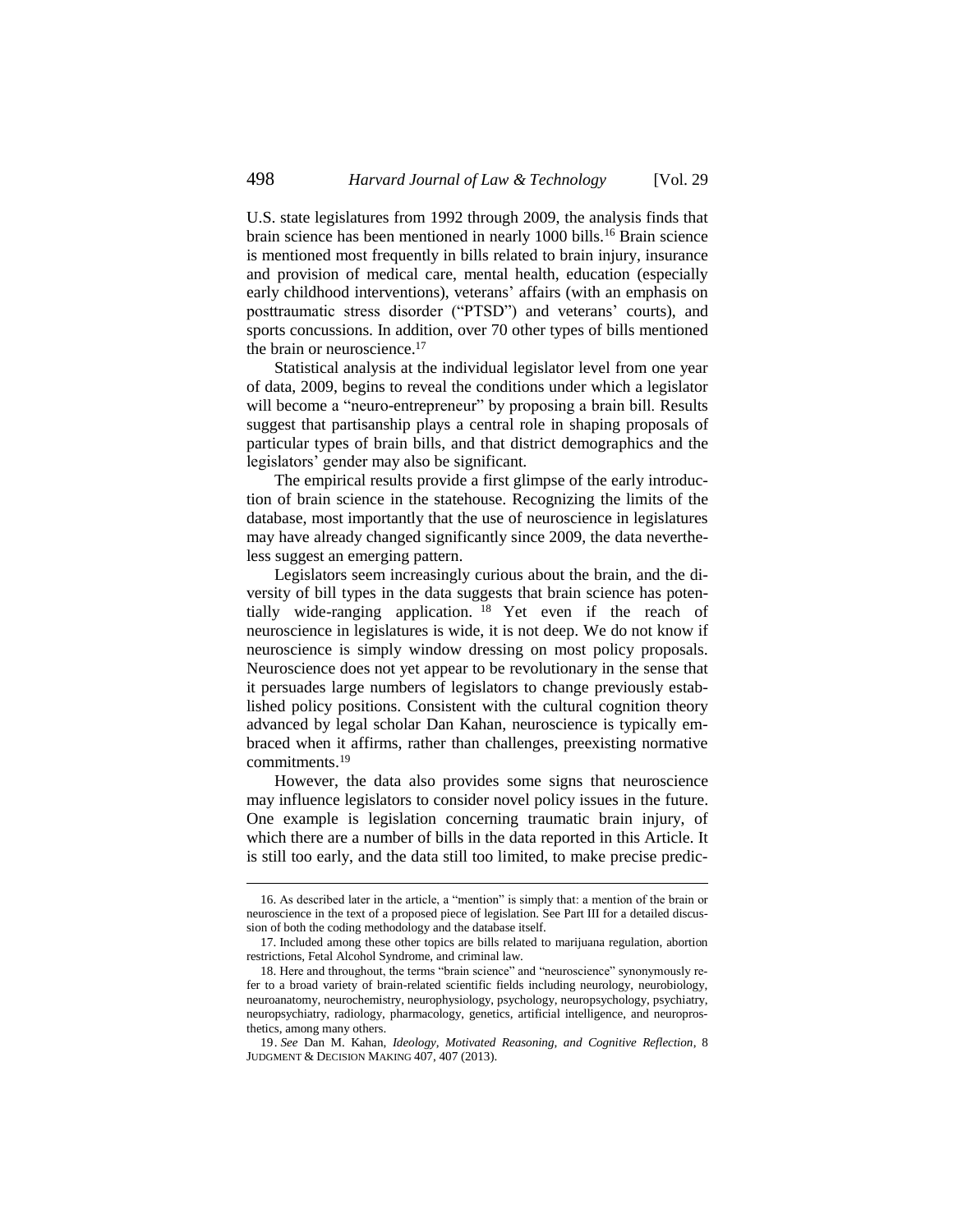tions about the future of neurolegislation. But it seems quite likely that, as neuroscience continues to advance in sophistication and cultural prominence, legislators will increasingly take notice. If this proves true, then the path by which lab findings are transported to legislatures deserves continued attention.

This Article proceeds in four parts. Part II introduces the field of neurolaw, arguing that scholars have overlooked the important role of legislators. Part III discusses the construction of the neurolegislation database, and identifies the predominant types of neurolegislation. Part IV then presents a statistical analysis of the types of legislators who propose these brain bills. Part V explores the normative implications of the data by looking to the future of brain science and legislative policymaking.

### <span id="page-4-1"></span><span id="page-4-0"></span>II. NEUROLAW AND NEUROLEGISLATION

Neuroscience is being integrated into U.S. law and policy in a variety of ways.<sup>20</sup> Neuroscientific evidence is increasingly (if still rarely) seen in courtrooms;<sup>21</sup> scholarship at the intersection of law and neuroscience is increasing;<sup>22</sup> more law students are being exposed to neurolaw;<sup>23</sup> the first *Law and Neuroscience* casebook has been published; $24$  numerous judges and lawyers have been exposed to neuroscience through conferences and continuing legal education programs;<sup>25</sup> and multiple websites make neurolaw news available to the interested public.<sup>26</sup>

<sup>20.</sup> For lengthier and more comprehensive introductions to neurolaw, see BRENT GARLAND, NEUROSCIENCE AND THE LAW: BRAIN, MIND, AND THE SCALES OF JUSTICE, AMERICAN ASSOCIATION FOR THE ADVANCEMENT OF SCIENCE & THE DANA FOUNDATION (2004); 13 LAW AND NEUROSCIENCE: CURRENT LEGAL ISSUES 2010 (Michael Freeman ed., 2011); LAW, MIND AND BRAIN (Michael Freeman & Oliver R. Goodenough, eds., 2009); NEUROIMAGING IN FORENSIC PSYCHIATRY: FROM THE CLINIC TO THE COURTROOM (Joseph R. Simpson ed., 2012); Brown & Murphy, *supra* not[e 8,](#page-1-1) at 1119; Oliver R. Goodenough & Micaela Tucker, *Law and Cognitive Neuroscience*, 6 ANN. REV. L. & SOC. SCI. 61 (2010); Henry T. Greely & Anthony D. Wagner, *Reference Guide on Neuroscience*, *in* REFERENCE MANUAL ON SCIENTIFIC EVIDENCE (3d ed. 2011); Owen D. Jones & Francis X. Shen, *Law and Neuroscience in the United States*, *in* INTERNATIONAL NEUROLAW (T.M. Spranger, ed., 2012).

<sup>21.</sup> Farahany, *supra* note [6,](#page-1-2) at 486.

<sup>22</sup> . *See* Francis X. Shen, *The Law and Neuroscience Bibliography: Navigating the Emerging Field of Neurolaw*, 38 INT'L J. LEGAL INFO. 352, 352 (2010).

<sup>23.</sup> *See generally* JONES ET AL., *supra* not[e 4.](#page-1-0)

<sup>24.</sup> *Id.*

<sup>25.</sup> *See, e.g.*, *Education and Outreach*, MACARTHUR FOUND. RESEARCH NETWORK ON LAW & NEUROSCI., http://www.lawneuro.org/outreach.php [https://www.perma.cc/ V72B-EYHL].

<sup>26.</sup> *See, e.g.*, LAW & NEUROSCIENCE BLOG, http://www.lawneuro.org/blog/ [https:// www.perma.cc/692D-5FS2]; NEUROETHICS & LAW BLOG, http://kolber.typepad.com/ [https://www.perma.cc/6NVZ-CMXN]. For a list of further resources, see Francis X. Shen, *Keeping Up with Neurolaw: What to Know and Where to Look*, 50 CT. REV. 104 (2014).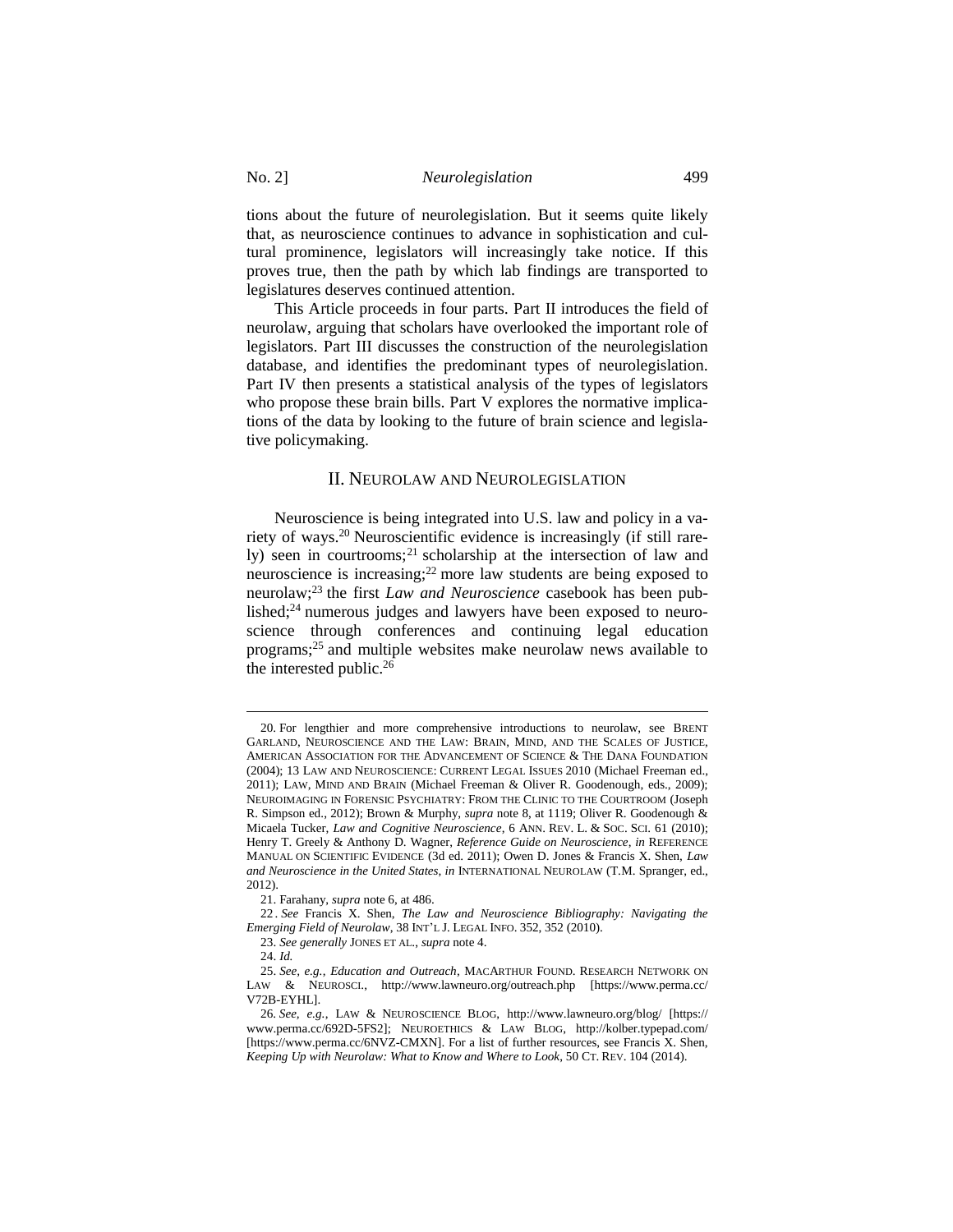Moreover, this area of research has seen investments from foundations and government agencies. The John D. and Catherine T. MacArthur Foundation invested \$10 million in 2007 to start a Law and Neuroscience Project and then invested an additional \$4.85 million in 2011 and \$1.4 million in 2015 to sustain the Research Network on Law and Neuroscience.<sup>27</sup> These institutional commitments not only foster dialogue and research, but also send a strong signal that this is a field of great possibility. Scholars in the field have debated the potential impact of neuroscience on criminal responsibility,  $28$  free will,  $29$ neuroethics,<sup>30</sup> and many areas beyond criminal law.<sup>31</sup>

In addition, neuroscience has been used in the following ways in courts:

> <span id="page-5-0"></span> Brain data has routinely been used to show personality change after head trauma.<sup>32</sup>

<sup>27.</sup> *See* Amy Wolf, *Landmark Law and Neuroscience Network Expands at Vanderbilt*, VANDERBILT UNIV. (Aug. 24, 2011), http://news.vanderbilt.edu/2011/08/grant-will-expandlaw-neuroscience-network/ [https://www.perma.cc/T6HX-9HQU]; Jim Patterson, *Law and Neuroscience Research Gets \$1.4 Million in Additional Grant Money*, VANDERBILT UNIV. (Sept. 14, 2015), http://news.vanderbilt.edu/2015/09/law-and-neuroscience-research-gets-1- 4-million-in-additional-grant-money [https://www.perma.cc/228U-J6FQ]. *See generally*  MACARTHUR FOUND. RESEARCH NETWORK ON LAW & NEUROSCI., http://www.lawneuro.org [https://www.perma.cc/QL9U-FHWD].

<sup>28.</sup> *See generally, e.g.*, Eyal Aharoni et al., *Can Neurological Evidence Help Courts Assess Criminal Responsibility? Lessons from Law and Neuroscience*, 1124 ANNALS N.Y. ACAD. SCI. 145 (2008); Shelley Batts, *Brain Lesions and Their Implications in Criminal Responsibility*, 27 BEHAV. SCI. & L. 261 (2009); Theodore Y. Blumoff, *The Neuropsychology of Justifications and Excuses: Some Problematic Cases of Self-Defense, Duress, and Provocation*, 50 JURIMETRICS J. 391 (2010). Some scholars believe that neuroscience may fundamentally change this subject. *See, e.g.*, Joshua Greene & Jonathan Cohen, *For the Law, Neuroscience Changes Nothing and Everything*, 359 PHIL. TRANSACTIONS ROYAL SOC'Y B: BIOLOGICAL SCIENCES 1775, 1776 (2004); Robert M. Sapolsky, *The Frontal Cortex and the Criminal Justice System*, 359 PHIL. TRANSACTIONS ROYAL SOC'Y LONDON B: BIOLOGICAL SCIENCES 1787, 1794 (2004). Others have pushed back on this claim. *See, e.g.*, Adam J. Kolber, *Will There Be a Neurolaw Revolution?*, 89 IND. L.J. 807, 813–17 (2014); Stephen J. Morse, *Criminal Law and Common Sense: An Essay on the Perils and Promise of Neuroscience*, 99 MARQ. L. REV. 39, 42 (forthcoming 2015); Michael S. Pardo & Dennis Patterson, *Philosophical Foundations of Law and Neuroscience*, 2010 U. ILL. L. REV. 1211, 1214 (2010).

<sup>29.</sup> *See generally* CONSCIOUS WILL AND RESPONSIBILITY: A TRIBUTE TO BENJAMIN LIBET (Walter Sinnott-Armstrong & Lynn Nadel eds., 2010).

<sup>30.</sup> *See generally* THE OXFORD HANDBOOK OF NEUROETHICS (Judy Illes & Barbara J. Sahakian eds., 2011).

<sup>31.</sup> *See generally* Henry T. Greely, *Prediction, Litigation, Privacy, and Property: Some Possible Legal and Social Implications of Advances in Neuroscience*, *in* NEUROSCIENCE AND THE LAW, *supra* not[e 20,](#page-4-0) at 114; Adam J. Kolber, *The Experiential Future of the Law*, 60 EMORY L.J. 585 (2011).

<sup>32.</sup> *See* 34 AM. JUR. 3D *Proof of Facts* §§ 1, 7–8 (2016); Jane Campbell Moriarty et al., *Brain Trauma, PET Scans and Forensic Complexity* 31 BEHAV. SCI. & L. 702, 702–03 (2013); Donald J. Nolan & Tressa A. Pankovits, *High-Tech Proof in Brain Injury Cases*, TRIAL 27, 27 (2005).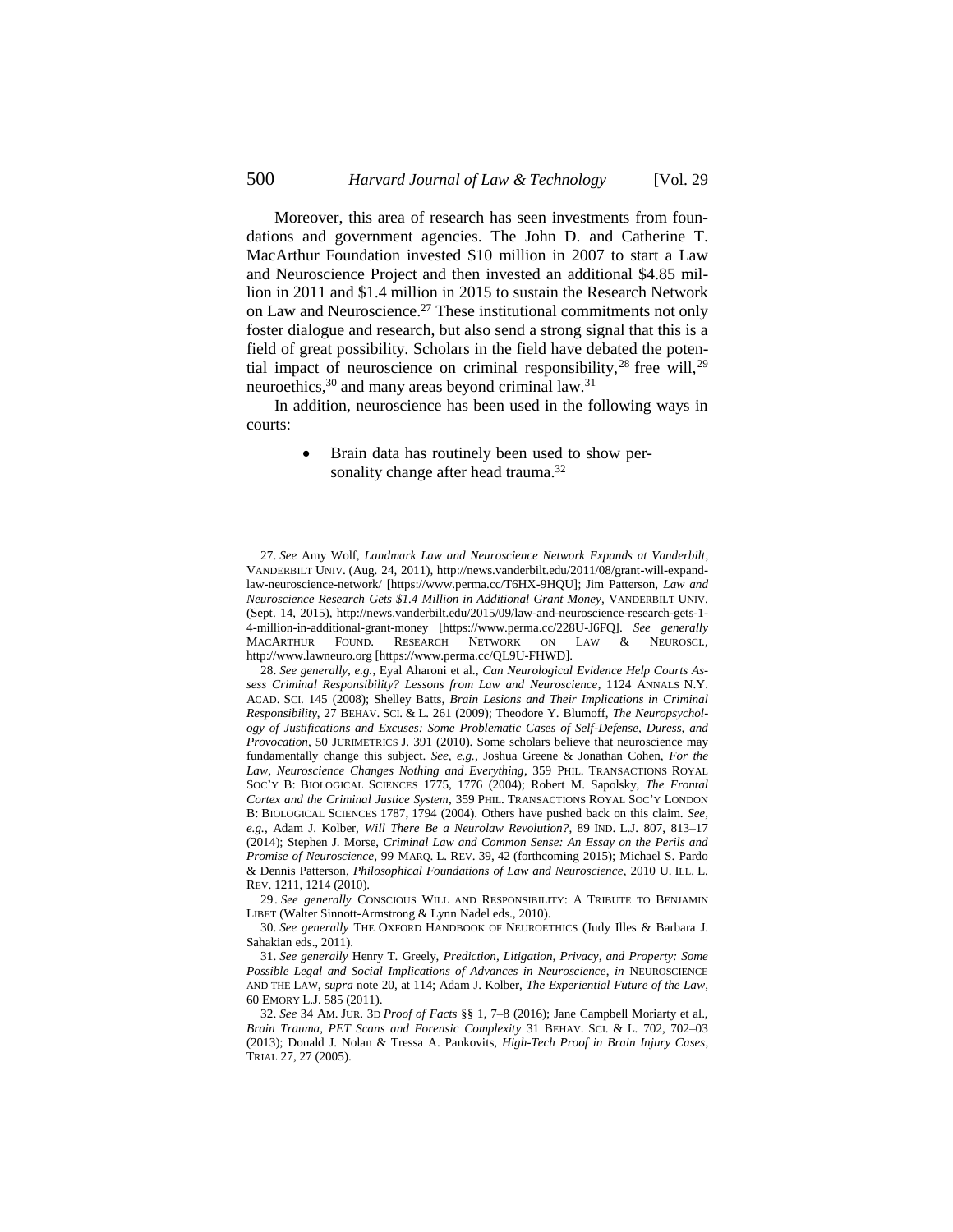# No. 2] *Neurolegislation* 501

- The electrical brain measurements recorded with electroencephalography ("EEG") appeared in court cases as early as the 1950s and are still used regularly in a variety of civil proceedings.<sup>33</sup>
- Structural brain imaging is a standard part of a psychiatric or neuropsychiatric assessment of individuals known to have experienced traumatic brain injury ("TBI").<sup>34</sup> One type of imaging, computed tomography ("CT") scans, has been increasingly used in litigation since the 1970s. 35
- Functional brain scans such as positron emission tomography ("PET") and single-photon emission computed tomography ("SPECT") have also been used in a variety of criminal and civil cases.<sup>36</sup>
- Brain scans have been used to determine competency to stand trial.<sup>37</sup>
- Brain scans have been introduced to mitigate sentencing where there is evidence of brain or mental trauma.<sup>38</sup>
- Brain scans have been used in the criminal defense of cases involving sexual offenses. 39
- In social security disability law, the proffered medical documentation to support a finding of an organic mental disorder (a "[p]sychological or behavioral abnormalit[y] associated with a dysfunction of the brain<sup> $n_{40}$ </sup> can include neuro-

<sup>33.</sup> W.M. Moldoff, Annotation, *Admissibility in Civil Action of Electroencephalogram, Electrocardiogram, or Other Record Made by Instrument Used in Medical Test, or of Report Based upon Such Test*, 66 A.L.R. 2D 536 (2011).

<sup>34.</sup> Robert P. Granacher, Jr., *Traumatic Brain Injury*, *in* NEUROIMAGING IN FORENSIC PSYCHIATRY, *supra* not[e 20,](#page-4-0) at 43.

<sup>35.</sup> 8 AM. JUR. 3D *Proof of Facts* 145 § 1 (1990) ("The escalating use and development of CT since the 1970s has made it a well-established technique.").

<sup>36.</sup> Susan E. Rushing et al., *PET and SPECT*, *in* NEUROIMAGING IN FORENSIC PSYCHIATRY, *supra* not[e 20,](#page-4-0) at 3, 20–21.

<sup>37.</sup> Nathan J. Kolla & Jonathan D. Brodie, *Application of Neuroimaging in Relationship to Competence to Stand Trial and Insanity*, *in* NEUROIMAGING IN FORENSIC PSYCHIATRY, *supra* not[e 20,](#page-4-0) at 147–48.

<sup>38.</sup> Judith G. Edersheim et al., *Neuroimaging, Diminished Capacity and Mitigation*, *in*  NEUROIMAGING IN FORENSIC PSYCHIATRY, *supra* not[e 20,](#page-4-0) at 163–64, 176.

<sup>39.</sup> *See, e.g.*, Sexton v. State, 997 So. 2d 1073, 1082–85 (Fla. 2008) (concluding that counsel's reliance on brain scan evidence to mitigate sentence was reasonable where defendant had a "history of bizarre sexual and criminal behavior").

<sup>40.</sup> 20 C.F.R. § 404, subpt. P app. 1, § 12.02 (2015).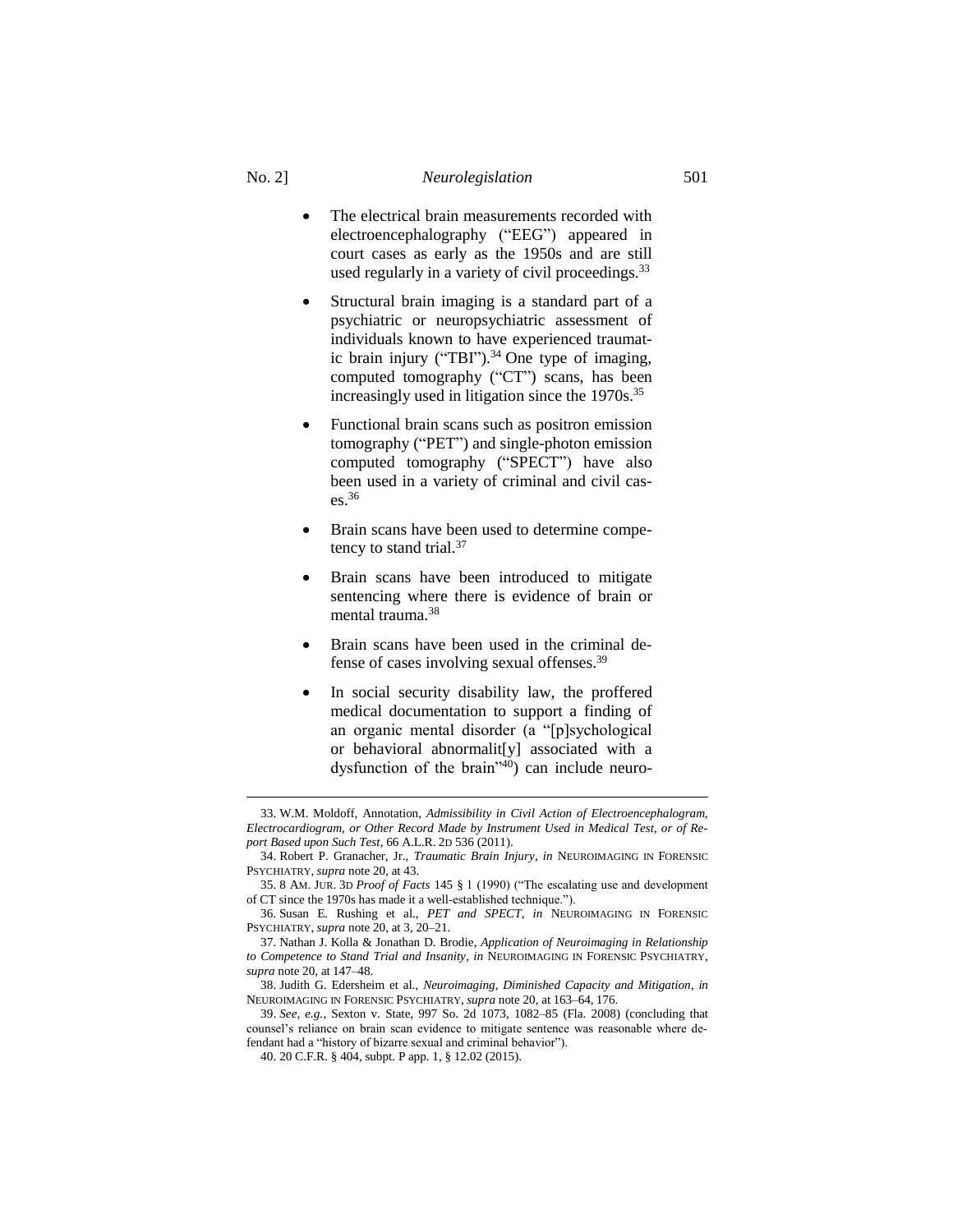scientific evidence, such as EEG and magnetic resonance imaging ("MRI").<sup>41</sup>

- The results of MRI and EEG tests have been included in claimants' efforts to receive benefits for epilepsy.<sup>42</sup>
- Brain data has been introduced in support of a contractual incapacity argument.<sup>43</sup>
- Neuroimaging evidence has been proffered to support insanity defense claims.<sup>44</sup>

Even though many of these examples apply to criminal defense, there are instances where prosecutors have used brain evidence as well.<sup>45</sup> In addition, neuroscience may well play an increasing role in assessing pain, suffering, and damages in civil litigation.<sup>46</sup> This influx of brain data has had, at least in some instances, a material effect on case outcomes.<sup>47</sup>

<span id="page-7-0"></span>The effect of neuroscientific evidence on judicial and juror decision-making remains unknown.<sup>48</sup> One view is that the "seductive allure" of neuroscientific explanations, and in particular the allure of colorful brain images, will be unduly persuasive.<sup>49</sup> And one experimental study using state court judges as subjects concluded that judges significantly reduced their sentences for adult psychopaths when provided with a neuroscientific explanation for the psychopath's be-

<sup>41.</sup> 3 SOC. SEC. LAW & PRAC. § 42:147 n.1 ("In some cases, the origin of the dysfunction is readily identified with diagnostic tools such as computed tomography (CAT) scanning of the brain, magnetic resonance imaging (MRI) of the brain, or electroencephalography (EEG) which reveals the electrical brain wave patterns.").

<sup>42.</sup> *See, e.g.*, Kliber v. Soc. Sec. Admin., 794 F. Supp. 2d 1025, 1030, 1034 (D. Minn. 2011).

<sup>43.</sup> *See, e.g.*, Jones & Shen, *supra* not[e 20,](#page-4-0) at 354.

<sup>44.</sup> *Id.* at 355.

<sup>45.</sup> Susan M. Wolf et al., *How Is Neuroscience Used in Criminal Court? Analysis of Judicial Decisions 1994–2009* 32, tbl.2 (Dec. 29, 2010) (unpublished manuscript) (on file with author).

<sup>46.</sup> Amanda C. Pustilnik, *Imaging Brains, Changing Minds: How Pain Neuroimaging Can Inform the Law*, 66 ALA. L.R. 1099 (2015); Adam J. Kolber, *Pain Detection and the Privacy of Subjective Experience*, 33 AM. J.L. & MED. 433, 454–55 (2007).

<sup>47.</sup> *See* Jones & Shen, *supra* not[e 20,](#page-4-0) at 350–51; *see also* Jeffrey Rosen, *The Brain on the Stand*, N.Y. TIMES MAG. (Mar. 11, 2007), https://www.nytimes.com/2007/03/11/ magazine/11Neurolaw.t.html?\_r=0 [https://www.perma.cc/X4MH-MWMG].

<sup>48.</sup> *See* So Yeon Choe, *Misdiagnosing the Impact of Neuroimages in the Courtroom*, 61 UCLA L. REV. 1502, 1507 (2014).

<sup>49.</sup> Deena Skolnick Weisberg et al., *The Seductive Allure of Neuroscience Explanations*, 20 J. COGNITIVE NEUROSCI. 470, 474–76 (2008); Lisa G. Aspinwall et al., *The Double-Edged Sword: Does Biomechanism Increase or Decrease Judges' Sentencing of Psychopaths?*, 337 SCIENCE 846, 846 (2012); Jessica R. Gurley & David K. Marcus, *The Effects of Neuroimaging and Brain Injury on Insanity Defenses*, 26 BEHAV. SCI. & L. 85, 85–86, 93 (2008).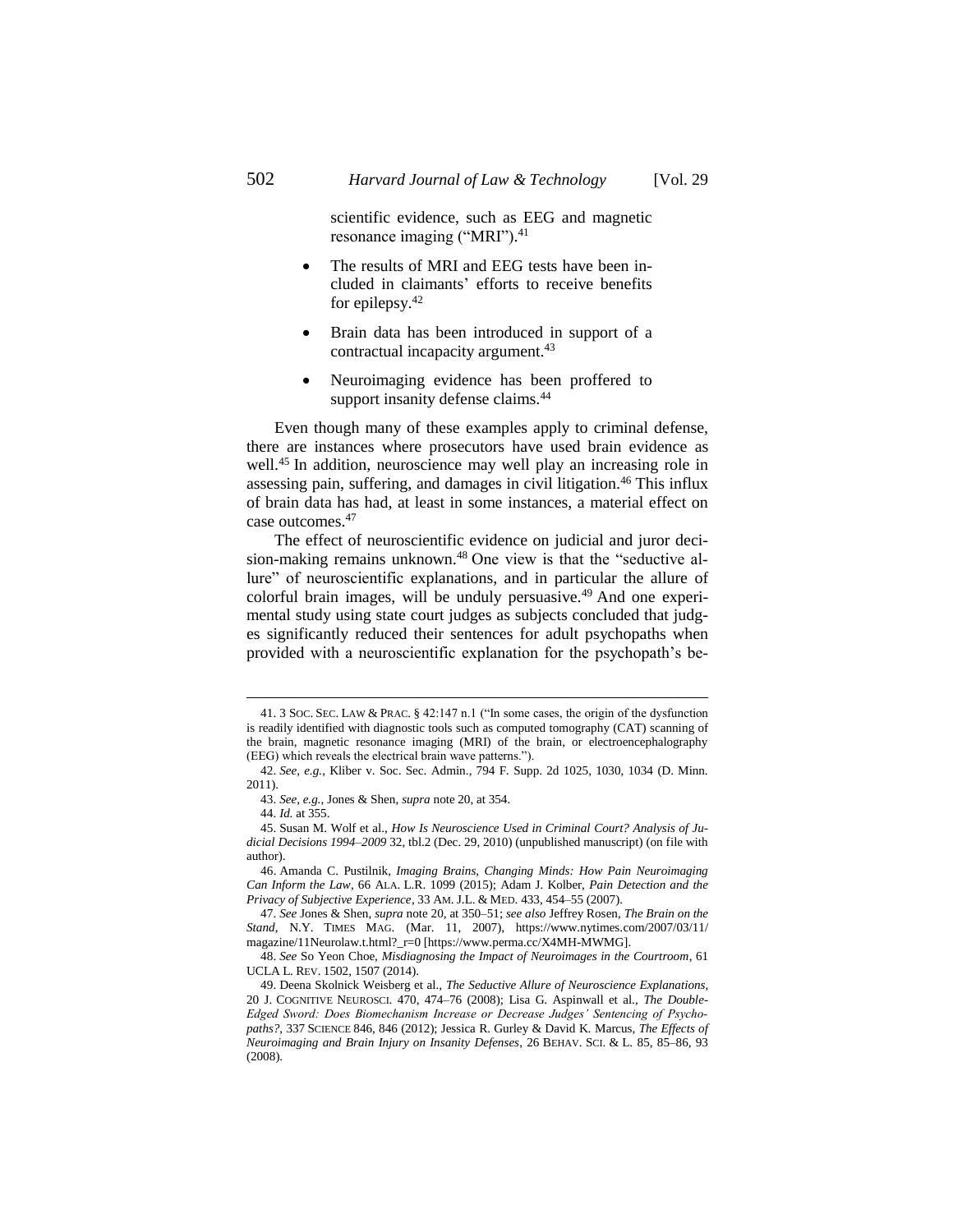havior.<sup>50</sup> But other experimental studies have found no significant effect.<sup>51</sup> In light of data suggesting the minimal impact of neuroscience in courts, some scholars now warn about the seductive allure of the "seductive allure" explanation.<sup>52</sup> In short, while the use of neuroscientific evidence is clearly on the rise, we cannot yet say with confidence what the actual effects of such evidence are or will be in the future.

While neurolaw scholarship is tracking these courtroom developments, the field has, with few exceptions, failed to examine the advent of neurolegislation. <sup>53</sup> Neurolegislation, as defined in this Article, is legislation that explicitly mentions the brain or brain sciences (for example, neuroscience or neurology) in the bill's text. In adopting this definition, this Article embraces a big tent approach to neurolaw, recognizing all intersections of brain science, law, and policy as neurolaw. One of these intersections is neurolegislation.

Because most neurolaw scholars focus on the courthouse, but not the statehouse, we have limited knowledge about legislative use of brain science.<sup>54</sup> Neurolaw scholarship's failure to examine legislation carefully is a specific instance of a more general failing of law-andscience scholars to consider the legislative domain. Professor Faigman identifies four places in which scientific research intersects with law

<sup>50.</sup> Aspinwall et al., *supra* not[e 49,](#page-7-0) at 848 fig.2.

<sup>51.</sup> Adina L. Roskies et al., *Neuroimages in Court: Less Biasing Than Feared*, 17 TRENDS IN COGNITIVE SCI., 99, 99 (2013); Michael J. Saks et al., *The Impact of Neuroimages in the Sentencing Phase of Capital Trials*, 11 J. EMPIRICAL LEGAL STUDIES, Mar. 2014, at 105, 105; N.J. Schweitzer et al., *Fooled by the Brain: Re-examining the Influence of Neuroimages*, 129 COGNITION 501, 508 (2013); N. J. Schweitzer et al., *Neuroimages as Evidence in a Mens Rea Defense: No Impact*, 17 PSYCHOL. PUB. POL'Y & L. 357, 382 (2011); *see also* Robert B. Michael et al., *On the (Non)persuasive Power of a Brain Image*, 20 PSYCHONOMIC BULL. & REV. 720, 720 (2013); Nicholas Scurich & Adam Shniderman, *The Selective Allure of Neuroscientific Explanations*, 9 PLOS ONE e107529, e107529  $(2014)$ 

<sup>52.</sup> Martha J. Farah & Cayce J. Hook, *The Seductive Allure of "Seductive Allure"*, 8 PERSP. ON PSYCHOL. SCI. 88, 89 (2013); Terry A. Maroney, *Adolescent Brain Science and Juvenile Justice*, *in* 13 LAW AND NEUROSCIENCE: CURRENT LEGAL ISSUES 258, 269 (Michael Freeman ed., 2010) ("Though the science has been positively received by a small number of courts and judges, usually in the context of sentencing, in no instance has it been outcome-determinative.").

<sup>53.</sup> *Cf.* FAIGMAN, *supra* not[e 11,](#page-2-0) at 210 & n.29.

<sup>54.</sup> The Law and Neuroscience Bibliography, *supra* not[e 5,](#page-1-3) contains few in-depth studies on the use of brain science in legislatures. Political scientist Robert Blank wrote a book in 1999 foreshadowing the coming brain science/policy interactions, arguing that brain policy "warrants urgent attention by policy makers, policy analysts, and informed citizens," and that "the political debate surrounding this emerging knowledge about the brain and new intervention techniques promises to be intense." ROBERT H. BLANK, BRAIN POLICY: HOW THE NEW NEUROSCIENCE WILL CHANGE OUR LIVES AND OUR POLITICS 168, 172 (1999). He followed up in 2013 with a book on neuro-interventions. ROBERT H. BLANK, INTERVENTION IN THE BRAIN: POLITICS, POLICY, AND ETHICS (2013). Neither book, however, has found its way into the mainstream of neurolaw conversation. Blank's 1999 book is cited only four times in Westlaw's secondary sources (as of May 4, 2016). There is no extended treatment of either his 1999 or his 2013 studies in the legal literature.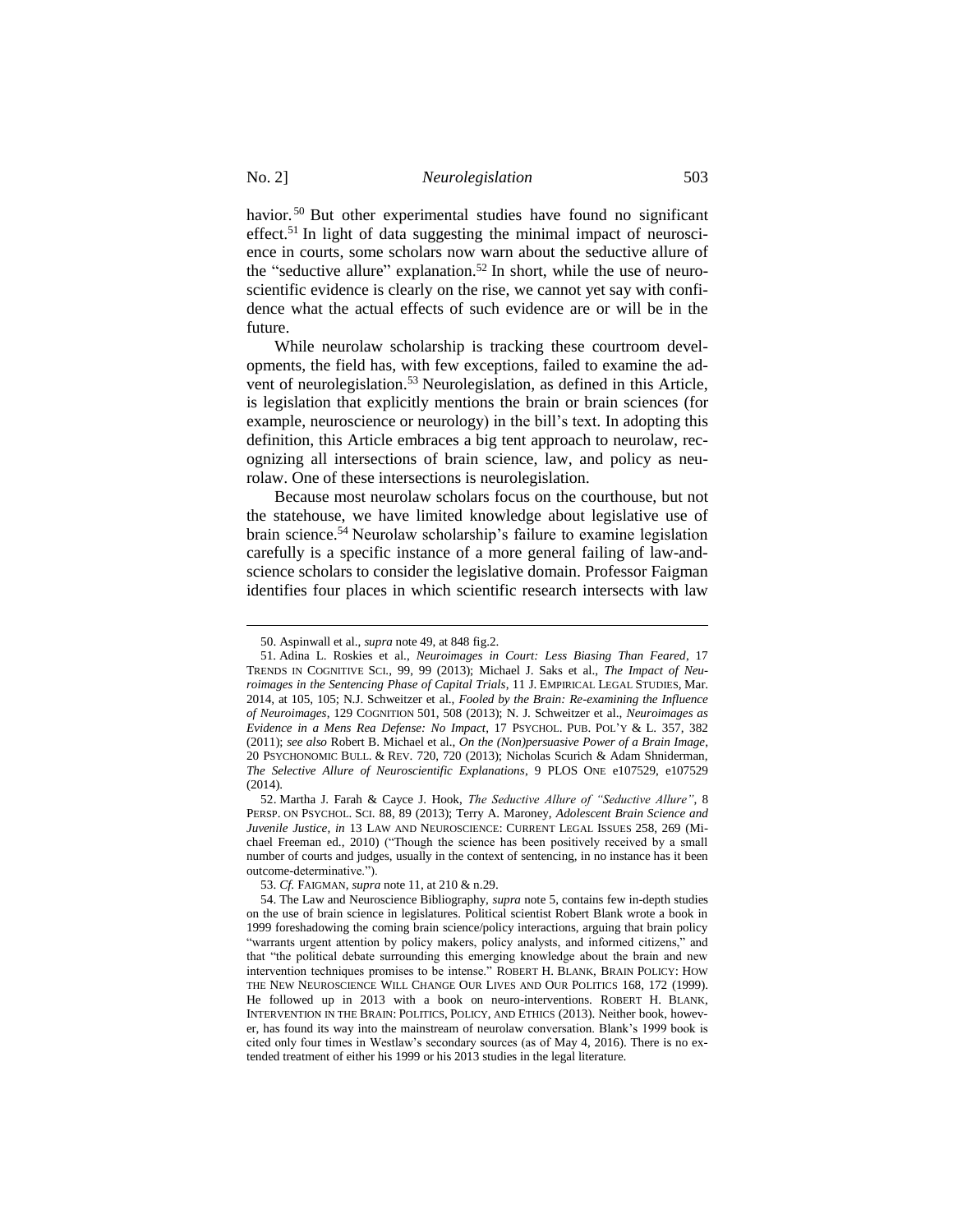and policy: "(1) trial and appellate courts in nonconstitutional cases, (2) constitutional cases  $\ldots$  (3) legislatures, and (4) administrative agencies."<sup>55</sup> While there has been a good deal written about the use of science in trial courts, constitutional issues, and administrative law,<sup>56</sup> Faigman observed in 1999 that "[t]here have been *no* general studies or assessments of the legislative use of science."<sup>57</sup>

<span id="page-9-0"></span>Part of the reason for this lack of scholarship may be the view that — at least at the federal level — Congress is not the main player. David Faigman suggests that "politics as usual drives the legislature, and science is usually swept aside, ignored, or corrupted in the process."<sup>58</sup> Faigman argues that this is problematic and that the solution involves better informing legislators about relevant science, but he also takes comfort in the fact that in his analysis, Congress is only an "interested bystander" in relation to science policy.<sup>59</sup> Faigman further argues that "[t]he real instrument of science policy in the United States is the bureaucracy of the executive branch of government," and thus by contrast, Congress "swings wildly [in science policy] but without causing much harm."<sup>60</sup>

Even if it is true at the federal level that the legislature is less important than the regulatory bodies, the actions of state legislatures may

<sup>55.</sup> FAIGMAN, *supra* not[e 11,](#page-2-0) at 50.

<sup>56.</sup> In the administrative law realm, the bulk of scholarship has focused on environmental science. *See, e.g.*, Joel Yellin, *Science, Technology, and Administrative Government: Institutional Designs for Environmental Decisionmaking*, 92 YALE L.J. 1300, 1300–01 (1983); Wendy E. Wagner, *The Science Charade in Toxic Risk Regulation*, 95 COLUM. L. REV. 1613, 1614 (1995).

<sup>57.</sup> FAIGMAN, *supra* not[e 11,](#page-2-0) at 210 & n.29 (emphasis added). Faigman includes a chapter on legislatures, but focuses primarily on funding decisions by the U.S. Congress. Since 1999, scholars in political science have started to fill this gap, with a particular emphasis on the use of environmental science in a range of policy decisions. A notable contribution is political scientist Ann Keller's analysis of science in the context of federal environmental policy. ANN CAMPBELL KELLER, SCIENCE IN ENVIRONMENTAL POLICY: THE POLITICS OF OBJECTIVE ADVICE (2009). For other studies, both before and after Keller's, see SHELDON KRIMSKY, HORMONAL CHAOS: THE SCIENTIFIC AND SOCIAL ORIGINS OF THE ENVIRONMENTAL ENDOCRINE HYPOTHESIS (2000); Dana Lee Baker, *Use of Science in Autism Policy Development*, 3 OPEN J. POL. SCI. 1 (2013); Denise Scheberle, *Radon and Asbestos: A Study of Agenda Setting and Causal Stories*, 22 POL'Y STUD. J. 74 (1994); Stephen Zehr, *Comparative Boundary Work: US Acid Rain and Global Climate Change Policy Deliberations*, 32 SCI. & PUB. POL'Y 445 (2005).

<sup>58.</sup> FAIGMAN, *supra* not[e 11,](#page-2-0) at x. Moreover, "legislators often use a facade of science to legitimate decisions — decisions not always made in reliance on or even consistent with the science being cited." *Id.* at 125. At the congressional level, Faigman observes that while Congress "has an overwhelming influence on the practice and pursuit of science in the United States and constantly relies on it, as an institution it exhibits a shocking lack of curiosity about the subject." *Id.* at 126. Legislators may treat the substance of fields other than science similarly. *See generally* JENNIFER L. HOCHSCHILD & KATHERINE LEVINE EINSTEIN, DO FACTS MATTER? INFORMATION AND MISINFORMATION IN AMERICAN POLITICS (2015).

<sup>59.</sup> *Id.* at 150–52.

<sup>60.</sup> *Id.* at 152.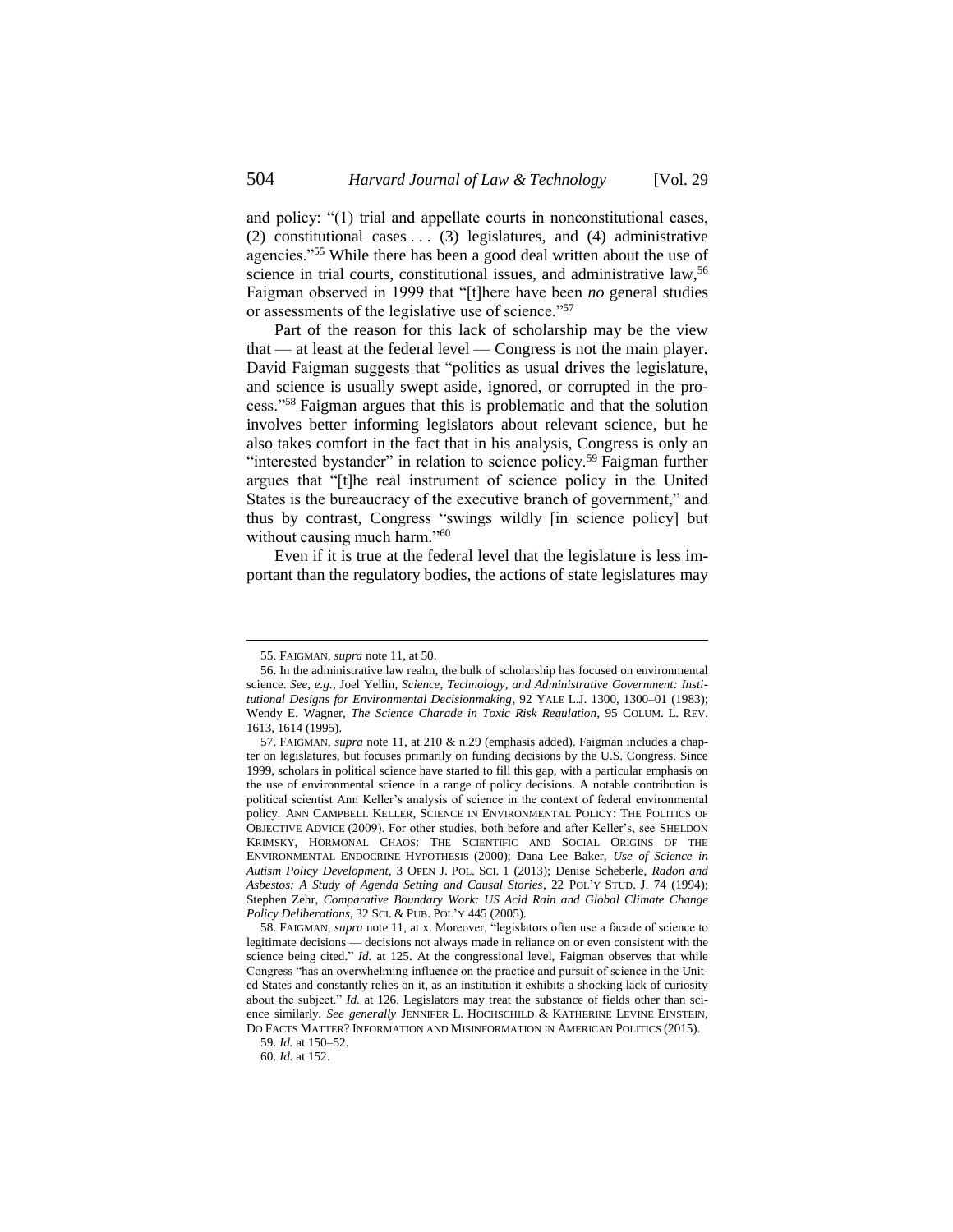<span id="page-10-0"></span>not be similarly benign.<sup>61</sup> This is because in the American federalist system, state legislatures are the primary policy drivers for a wide variety of spheres including criminal justice, elementary and secondary education, and personal injury litigation.<sup>62</sup> Examining neurolegislation in the state house thus presents an opportunity to contribute both to the neurolaw literature and to a broader understanding of science-policy interaction in the legislative domain.

#### III. SETTING THE NEUROLEGISLATION AGENDA

Like courtroom proceedings, the legislative process has multiple distinct stages in which neuroscience may be used differently. Political scientists who study the policy process often break it up into three stages: (1) the agenda-setting stage, (2) the legislative stage, and (3) the implementation and regulation stage. $63$  This Article focuses primarily on the first stage — agenda setting. The agenda-setting stage refers broadly to the full swath of activities that lead up to the formal introduction of a bill (at which point the legislative committees begin their work). Agenda-setting activities can include both formal activity, such as presentations to legislative staff by lobbyists, and informal activity such as a personal conversation with a family member or constituent. What a legislator proposes when in session may well be rooted in something that happened years ago.<sup>64</sup>

While the latter two stages are of course important, it is in this agenda-setting stage that the dominant science narrative is typically set. Research in environmental policy suggests that "the major features of each science narrative persist throughout . . . [the] period of congressional debate."<sup>65</sup> Moreover, as the policy process continues into its latter stages, formal constraints limit scientists' ability to in-

<sup>61.</sup> Legislatures, especially Congress, certainly play a role in funding the scientific enterprise. To capture this two-way interaction, scholars distinguish between "science in policy" and "policy for science." Science in policy, the focus of this Article, is the use of scientific expertise in policymaking. Policy for science is the development of policy for funding and encouraging scientific research. *See* SHEILA JASANOFF, THE FIFTH BRANCH: SCIENCE ADVISERS AS POLICYMAKERS 5 (1994).

<sup>62.</sup> *See* William J. Stuntz, *The Political Constitution of Criminal Justice*, 119 HARV. L. REV. 780, 787 (2006) (criminal justice); MICHAEL J. KAUFMAN & SHERELYN R. KAUFMAN, EDUCATION LAW, POLICY, AND PRACTICE: CASES AND MATERIALS 8 (2d ed. 2009) (education); Carly N. Kelly & Michelle M. Mello, *Are Medical Malpractice Damages Caps Constitutional? An Overview of State Litigation*, 33 J.L. MED. & ETHICS 515, 516 (2005) (medical malpractice litigation).

<sup>63.</sup> *See* KELLER, *supra* not[e 57,](#page-9-0) at 13.

<sup>64.</sup> Indeed, there is evidence suggesting that legislators' agendas are driven in part by their personal experiences. *See* BARRY C. BURDEN, PERSONAL ROOTS OF REPRESENTATION 11 (2007) (arguing that "[l]egislators acquire expertise, values and interests long before they arrive in [the legislature]").

<sup>65.</sup> *See* KELLER, *supra* not[e 57,](#page-9-0) at 134.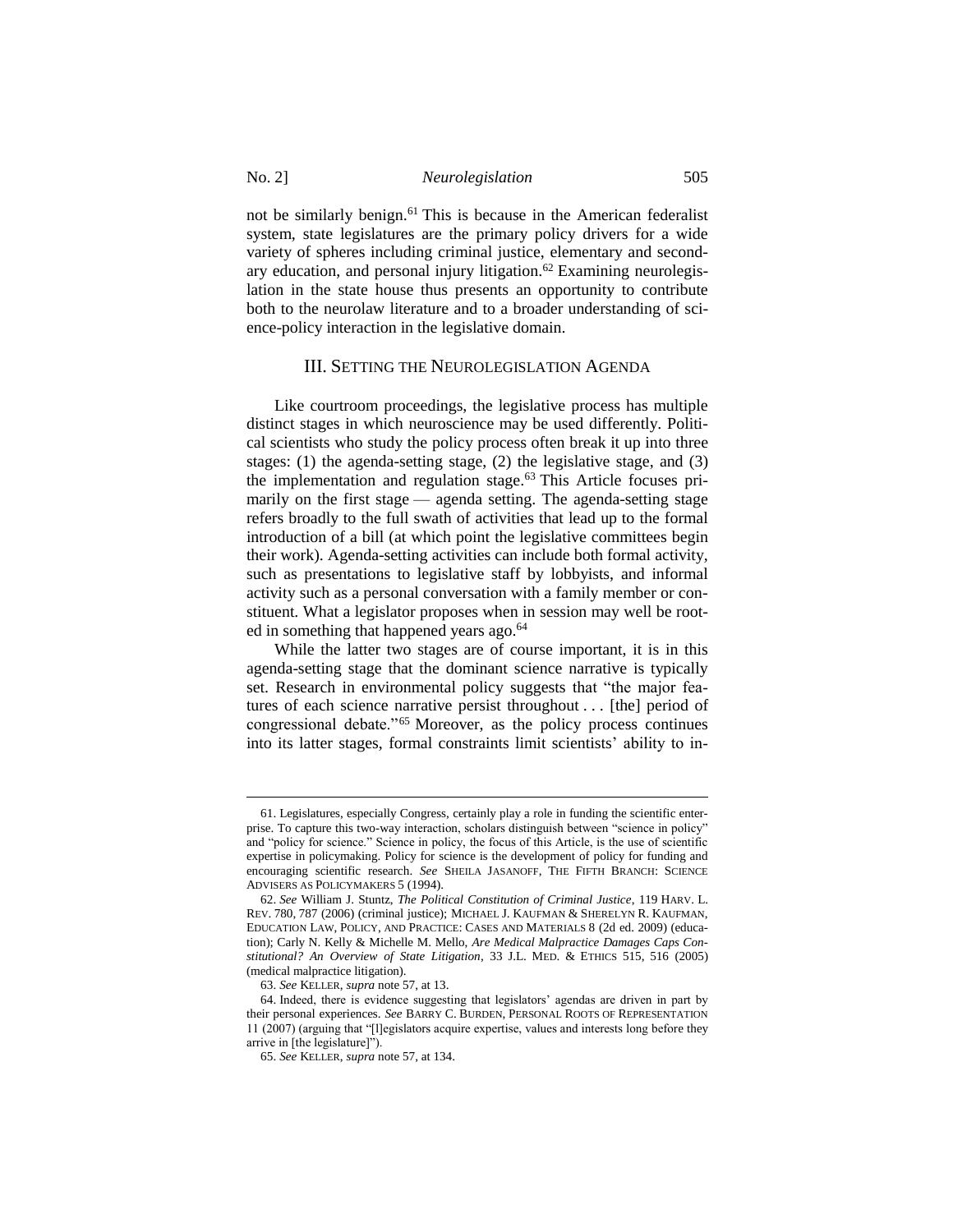<span id="page-11-0"></span>fluence the process. <sup>66</sup> Political scientists have accumulated a significant amount of knowledge on the agenda-setting stage.<sup>67</sup> The agendasetting process is typically conceived as a political one involving multiple, sometimes competing and sometimes overlapping, interests. This stage is "dominated by actors who advance policy ideas through information gathering, storytelling, argument, and persuasion."<sup>68</sup>

Although the agenda-setting stage involves a variety of political behavior, this Article follows a long tradition of political science scholarship in focusing on bill proposals as a way to understand how the legislative agenda is set. <sup>69</sup> As political scientist Kerry Haynie writes, "[B]ill introductions are important because, unlike roll-call votes, they detail what representatives actually add to the policy agenda."<sup>70</sup> Thus, the data that follow answer the specific question: how, if at all, are legislators referencing brain science in the bills they propose? The question is straightforward, but answering it requires significant time and effort.

To build the neurolegislation database, my research assistants and I searched available online legislative databases on individual state legislature websites to create a database of every bill from the first available year in the database through 2009. No single repository of such bills previously existed, so the database of bill proposals was constructed state by state.<sup>71</sup> The search was conducted for both House and Senate bills in all fifty states. While limited to what is available online (which roughly starts in the late 1990s), the database provides a comprehensive, national perspective that has not previously been offered. 72

 $\overline{a}$ 

68. KELLER, *supra* not[e 57,](#page-9-0) at 7.

<sup>66.</sup> *See id.* at 170.

<sup>67.</sup> A review of the literature found that "[d]uring the past 30 years, more than 350 studies have been conducted on agenda-setting theory." Matthew D. Matsaganis & J. Gregory Payne, *Agenda Setting in a Culture of Fear: The Lasting Effects of September 11 on American Politics and Journalism*, 49 AM. BEHAV. SCI. 379, 380 (2005). *See generally* FRANK R. BAUMGARTNER & BRYAN D. JONES, AGENDAS AND INSTABILITY IN AMERICAN POLITICS (1993); JOHN W. KINGDON, AGENDAS, ALTERNATIVES, AND PUBLIC POLICIES (1984); DEBORAH STONE, POLICY PARADOX: THE ART OF POLITICAL DECISION MAKING (1997).

<sup>69.</sup> *See, e.g.*, R. DOUGLAS ARNOLD, THE LOGIC OF CONGRESSIONAL ACTION (1990); Kathleen A. Bratton & Kerry L. Haynie, *Agenda Setting and Legislative Success in State Legislatures: The Effects of Gender and Race*, 61 J. POL. 658 (1999).

<sup>70.</sup> KERRY L. HAYNIE, AFRICAN AMERICAN LEGISLATORS IN THE AMERICAN STATES 25 (2001).

<sup>71.</sup> Although Westlaw tracks more recent bills from recent legislative sessions, coverage of earlier legislative sessions is not consistent across states and years. Thus, we had to visit individual state online archives to search and collect the data.

<sup>72.</sup> This is not to say that the database is without significant limitations. State variation in reporting and recording legislative activity may introduce some distortions into the data. Moreover, the starting dates (late 1990s) prevent the database from capturing important, brain-related issues that might have arisen in earlier years. One prominent example is brain death, a topic on which most state legislatures acted before the database begins. *See*  ELIZABETH PRICE FOLEY, THE LAW OF LIFE AND DEATH 118–21 (2011); Alexander Morgan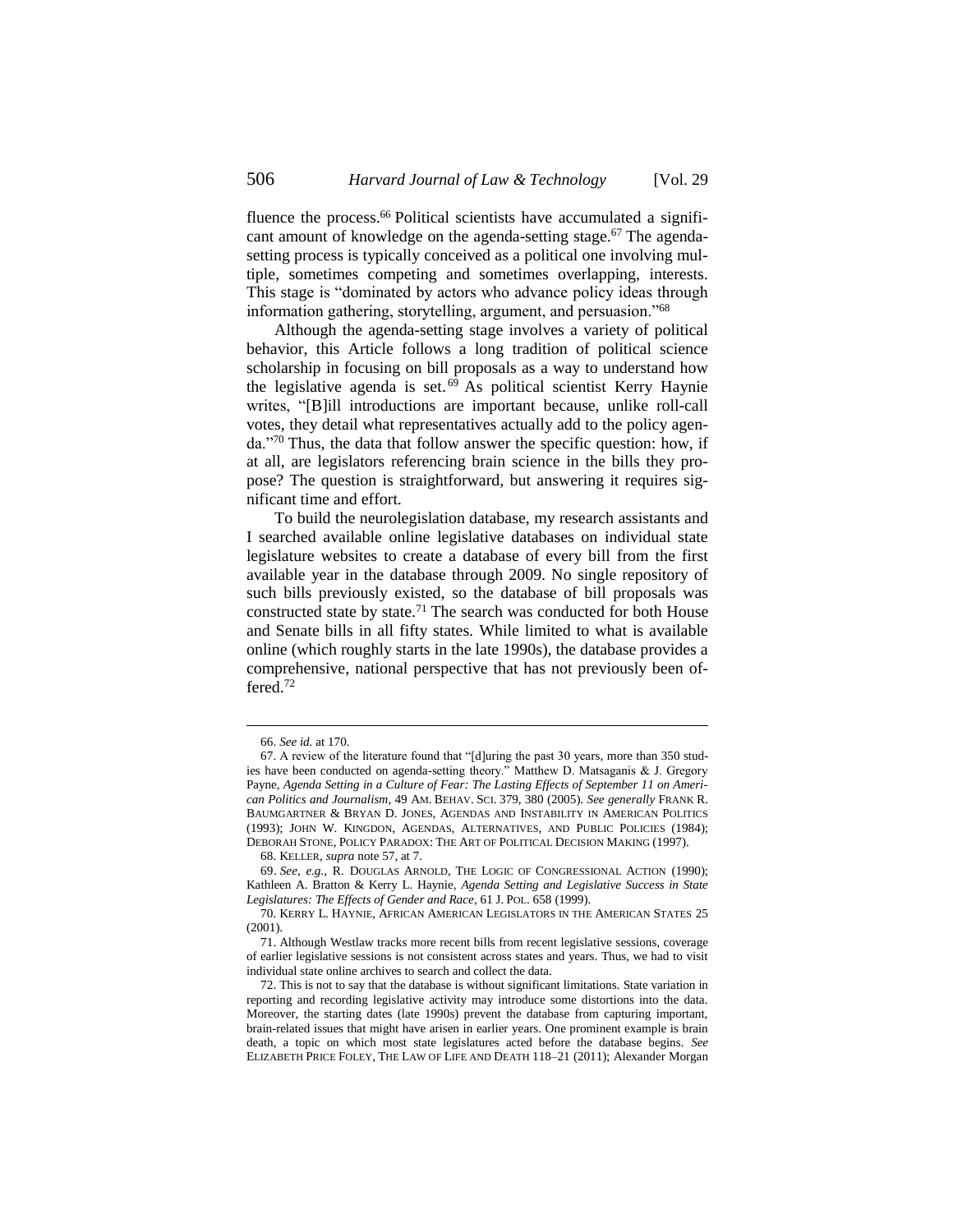Coding the legislation must start with the question: what constitutes neurolegislation? For present purposes, "neurolegislation" is defined as legislation that explicitly mentions the brain or brain sciences. Neurolegislation as used in this Article thus includes a wide range of legislation, including bills aimed at improving brain health and funding brain research, as well as those bills aimed at changing policies in domains such as education and criminal justice in part on the basis of brain science.

The field of neuroscience is interdisciplinary, including clinicians and scholars trained in biology, physics, math, computer science, artificial intelligence, pharmacology, psychiatry, psychology, and many other fields. Here, the terms "brain science" and "neuroscience" include these and similar fields insofar as they actively engage with the development, structure, and function of the brain.

This approach to identifying neurolegislation may both underestimate and overestimate the number of brain bills. It may underestimate the number of bills because the coding techniques employed in this study fail to capture legislation that doesn't explicitly make mention of brain science but is in fact motivated by it. This is a general challenge in understanding the relationship between science and legislation, as legislators need not place on the record their reasons for proposing (or voting for) a particular bill.<sup>73</sup> For instance, imagine a legislator who learns about the neuroscience of eyewitness memory and is then persuaded that a criminal procedure rule relating to memory in the courtroom should be modified. Unless the legislator explicitly cites the brain research in the bill's text or its incorporated legislative findings (or elsewhere in the bill where a search would pick it up), it does not reach the database.

On the other hand, this approach may overestimate the use of brain science to the extent that the reference to brain science is merely perfunctory. While a detailed case study of a particular bill might allow for inferences about the relative importance of the neuroscience vis-à-vis other motivating factors, searching through hundreds of thousands of bills does not allow for such fine-grained evaluation.

With these two important limitations in mind, the database is nonetheless instructive in providing an accurate estimate of the number of brain bills explicitly referencing brain science. How to interpret that data, of course, may be subject to debate and is addressed in the

Capron & Leon R. Kass, *A Statutory Definition of the Standards for Determining Human Death: An Appraisal and a Proposal*, 121 U. PA. L. REV. 87, 88 (1972).

<sup>73.</sup> *See* FAIGMAN, *supra* not[e 11,](#page-2-0) at 125 (arguing that legislators, unlike judges, have no tradition of writing down their reasons for their decisions and "[b]ecause they are not held accountable for their knowledge, legislators feel little pressure to truly deal with the complexities of science").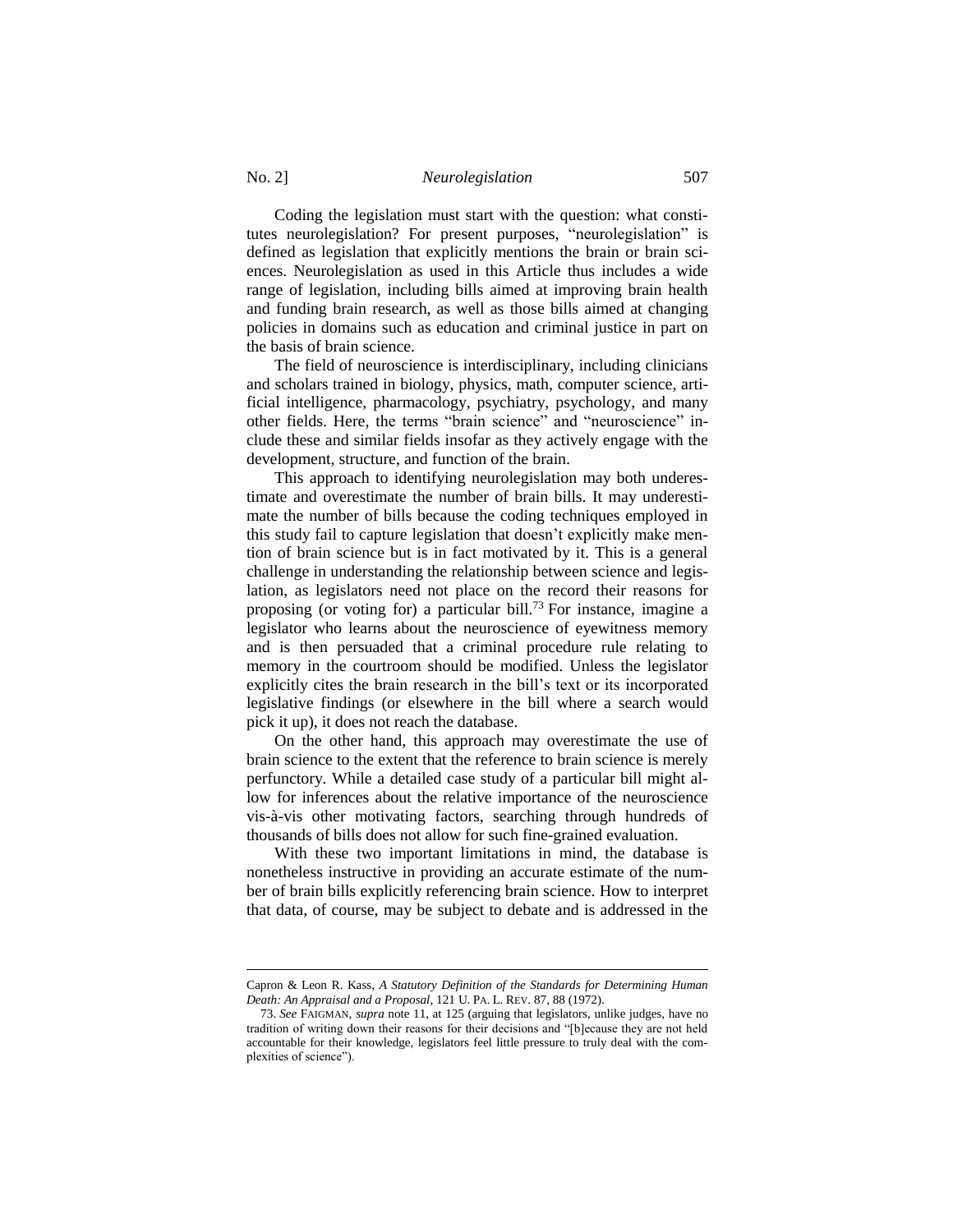next Part of this Article. I first review the coding procedure in more detail.

Coding proceeded as follows. For each state legislature, separate searches were conducted to identify bills containing any of the following key words: brain; neuro!; psycholog!; cognitive; EEG; positron emission; fMRI /MRI; PTSD; genetic!; and veterans AND mental.<sup>74</sup> This search strategy produced a set of bills in each state legislature, and we then read through the bills to identify bills where brain science was explicitly mentioned in the text of the bill itself.<sup>75</sup>

These search methods produced a database of 981 bills proposed from 1998 through 2009. <sup>76</sup> Over this period, although there is some year-to-year fluctuation, the number of brain bills has evidently increased.<sup>77</sup> In addition to tracking bill proposals, we attempted to track each bill's status as it moved through the legislative process. While we were not able to do this for every bill, we were able to do so for a large majority of the bills. Most proposed legislation does not become law, and does not even reach the floor for a vote.<sup>78</sup> While most bills died in committee, 290 of the 981 bills were enacted into law. This basic trend in some ways mirrors that in the courtroom. Just as neuroscience is increasingly introduced into actual cases in the courtroom, neuroscience is increasingly used in the creation of new policy in legislatures.<sup>79</sup> And just as the added value of neuroscientific evidence in

<sup>74.</sup> Appending "!" to a phrase will return all variants of that root. Thus, "neuro!" would return results such as neurology and neuroscience.

<sup>75.</sup> House or senate resolutions, appropriation bills, and memorials were all excluded from the database. Appropriation bills included funding for all programs in the legislature, and were not substantive legislation in the conventional sense. They were also not sponsored by individual legislators, thus not allowing for the type of analysis conducted later in this paper. Bills offering only technical, non-substantive changes were also not included in the database.

<sup>76.</sup> 287 resolutions are excluded from this analysis. Many of these resolutions were to generate awareness or confer an honor. *See, e.g.*, S.J. Res. 53, 2006 Leg., Reg. Sess. (Ala. 2006) (honoring an Alabama neuroscience professor); S. Con. Res. 40, 1993–1994 Leg., Reg. Sess. (Cal. 1994) (creating Autism Treatment Awareness Week).

<sup>77.</sup> It's worth noting that 981 bills in total over a decade suggests that, as a percentage of all bills proposed in that time, brain bills are a small percentage. By way of comparison, a previous study on rape and sexual assault state legislation found that in the year 2007 alone, 952 proposed bills related to rape. Francis X. Shen, Essays in Political Science, Psychology, and Law (June 18, 2008) (unpublished Ph.D. dissertation, Harvard University) (on file with author). That the brain bill percentage of overall legislative activity is small, however, does not necessarily mean that neuroscience has not played a major role in particular policy areas. For instance, if those bills were all concentrated on a single issue, they could lead to significant reform.

<sup>78.</sup> PETER L. STRAUSS, LEGISLATION: UNDERSTANDING AND USING STATUTES 3 (2006) ("Just as most potential litigation dies before it ever reaches court, most potential legislation dies in committee."); *see also* SUNLIGHT FOUNDATION, *The Life and Death of Congressional Bills in the 110th Congress*: *A Window into What Happens to Bills in Congress*, SUNLIGHT LABS, https://assets.sunlightlabs.com/billvisualization/index.html [https://www.perma.cc/786D-H8LW].

<sup>79.</sup> *See, e.g.*, Nita A. Farahany, *Neuroscience and Behavioral Genetics in US Criminal Law: An Empirical Analysis*, 2 J.L. & BIOSCI. 485, 486 (2016).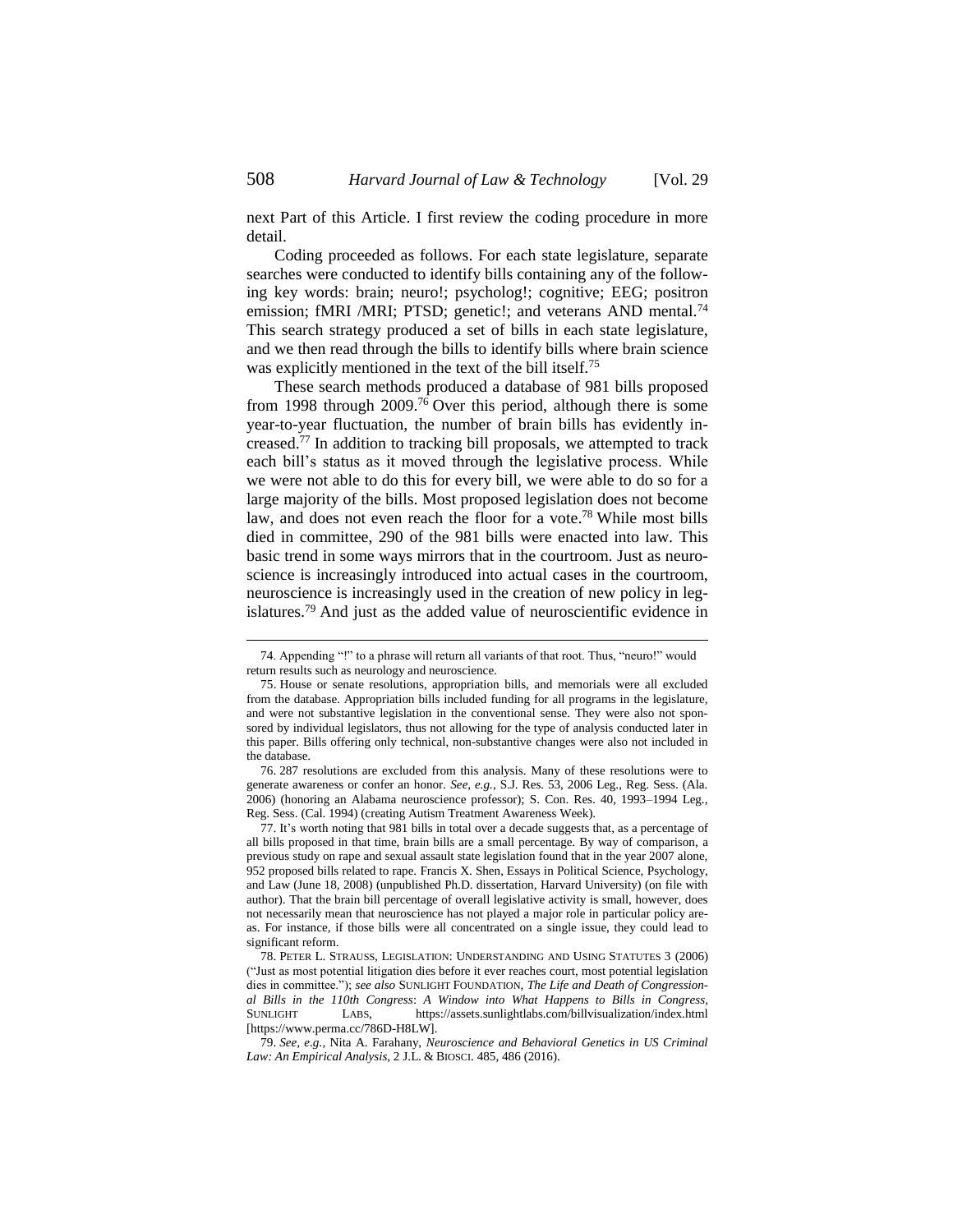courts remains unclear, the relative effect of neuroscience on the passage of bills also remains unclear. This is an area ripe for further investigation, and would especially benefit from a deep-dive case study.

Returning to the database, what can be said about the substance of these brain bills? Each bill was coded for content such that a single bill could address multiple categories. The most prominent categories are presented in Table 1.

| Category                          | # of Bills<br>$(1992 - 2009)$ | $%$ of<br>Total <sup>80</sup> |
|-----------------------------------|-------------------------------|-------------------------------|
| Brain Injury/Trauma               | 155                           | 16%                           |
| Medical Services/Health Care      | 114                           | 12%                           |
| Education                         | 87                            | 9%                            |
| Mental Disability/Mental Health   | 83                            | 8%                            |
| Veterans                          | 69                            | 7%                            |
| Autism                            | 59                            | 6%                            |
| Early Childhood                   | 44                            | 4%                            |
| Blue Ribbon (Council, Commission) | 43                            | 4%                            |
| Awareness                         | 38                            | 4%                            |
| <b>Special Education</b>          | 30                            | 3%                            |
| Toxins (Effects on Brain)         | 27                            | 3%                            |
| Research/Research Funding         | 26                            | 3%                            |
| <b>Sports</b>                     | 25                            | 3%                            |
| Neonatal                          | 25                            | 3%                            |
| Genetics                          | 24                            | 2%                            |
| <b>PTSD</b>                       | 24                            | 2%                            |
| <b>Crime Victims</b>              | 22                            | 2%                            |
| Accreditation                     | 21                            | 2%                            |
| Alzheimer's and Dementia          | 18                            | 2%                            |
| <b>Criminal Defense</b>           | 18                            | 2%                            |
| Privacy                           | 17                            | 2%                            |
| <b>Veterans Courts</b>            | 16                            | 2%                            |
| End of Life/Advance Directives    | 16                            | 2%                            |
| <b>DNA</b>                        | 15                            | 2%                            |
| Shaken Baby Syndrome              | 15                            | 2%                            |
| <b>Foster Care/Child Care</b>     | 15                            | 2%                            |

# Table 1: Most Prevalent Categories of Neurolegislation (with at Least Eight Bills in Database)

<sup>80.</sup> For purposes of generating the percentages in this table, bills were double counted when they were coded in more than one category.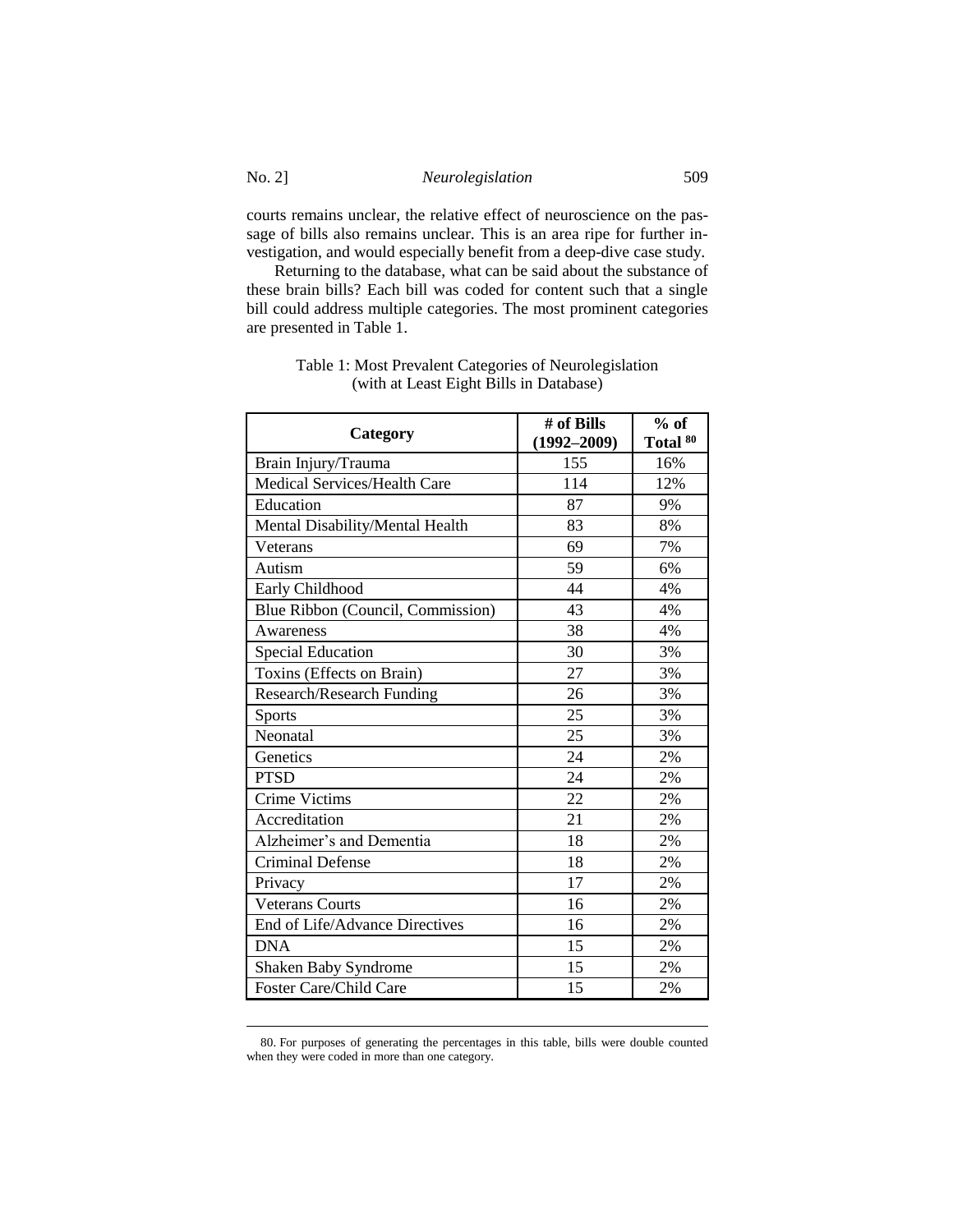| Juvenile Justice    | 14 | 1%    |
|---------------------|----|-------|
| Civil Commitment    | 14 | 1%    |
| Parole/Prison       | 14 | 1%    |
| <b>Brain Death</b>  | 11 | 1%    |
| Parkinson's Disease | 11 | 1%    |
| Sex Offenders       | g  | $1\%$ |
| Genetic Screening   | 9  | 1%    |
| Criminal Procedure  | 9  | $1\%$ |
| Criminal Sentencing |    | 1%    |
| Fetal Pain/Abortion |    | 1%    |

The five leading categories of bills were:

- (1) *Brain injury and brain trauma*. Many bills established funds for individuals with brain injuries. For example, in 2002, Colorado enacted H.B. 1281, which increased motor vehicle fines for the Colorado Traumatic Brain Injury Trust Fund. <sup>81</sup> Other bills recognized the effects of traumatic brain injury, and changed laws to prevent TBI. For instance, in 2005, a law was proposed (though not enacted) in Arizona that would have prohibited minors from riding in the back of pickup trucks. <sup>82</sup> Still other bills addressed research funding on brain injury, as well as insurance coverage for such injuries.<sup>83</sup>
- (2) *Health care provision and insurance coverage*. Several bills invoked brain science when calling for expansion of medical services or insurance coverage. These bills often overlapped with other categories such as brain injuries and brain based biological disorders. For instance, in 2009, Oklahoma S.B. 36 proposed to define autistic disorder as a neurological disorder and change relevant requirements for insurance coverage.<sup>84</sup> In 2009, Texas S.B. 1348 called for a change in

<sup>81.</sup> H.R. 1281, 63d Gen. Assemb., 2d Reg. Sess. (Colo. 2002).

<sup>82.</sup> H.R. 2532, 47th Leg., 1st Reg. Sess. (Ariz. 2005).

<sup>83.</sup> *See, e.g.*, S. 1252, 2005 Gen. Assemb., Reg. Sess. (N.C. 2005) (funding Traumatic Brain Injury Advisory Council to study needs of individuals with brain injuries and to make recommendations for statewide service delivery system); H.R. 1088, 2003 Leg., 78th Sess. (S.D. 2003) (establishing fund for research of spinal cord injuries).

<sup>84.</sup> S. 36, 52d Leg., 1st Sess. (Okla. 2009).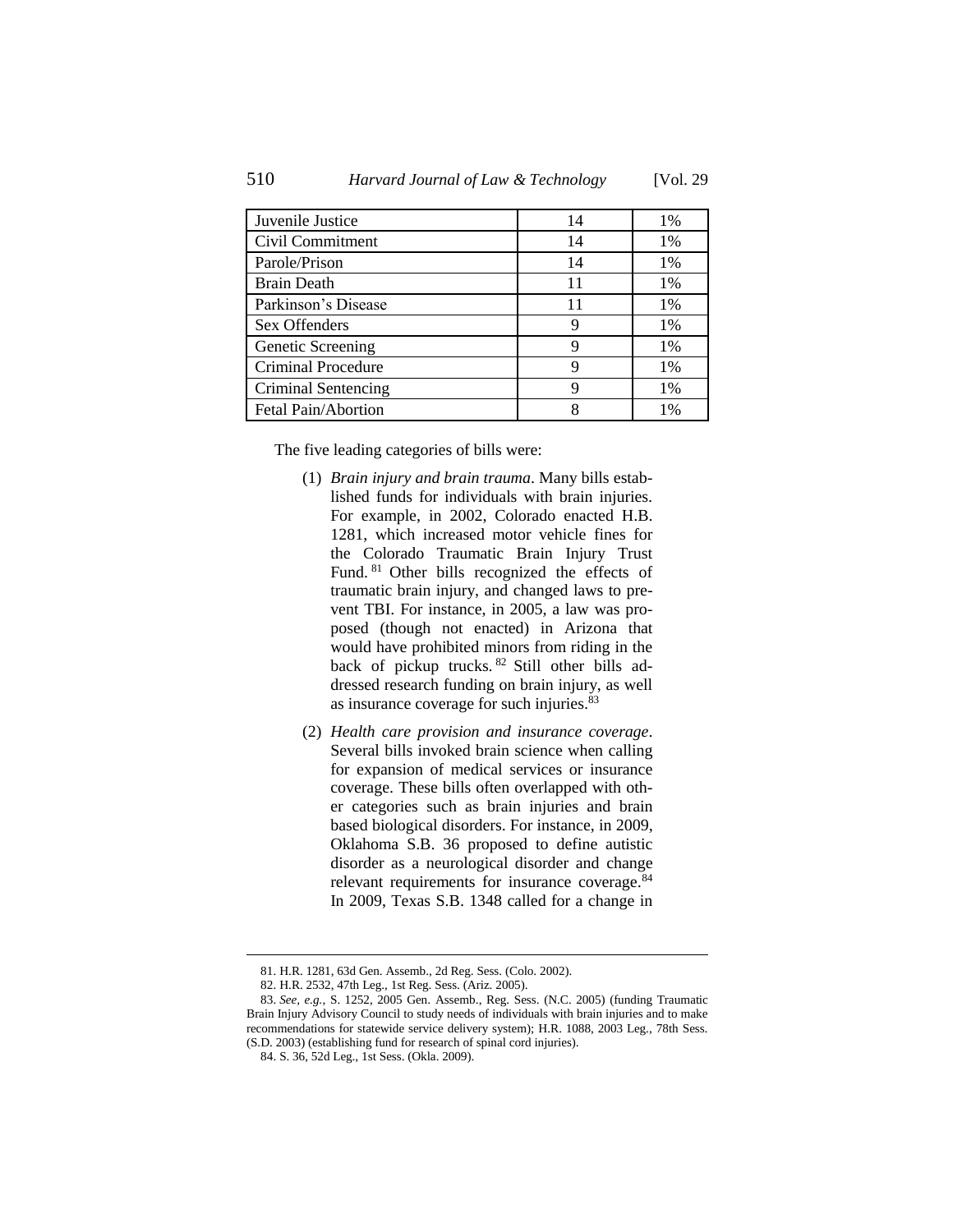health benefit plans to improve coverage for acquired brain injuries.<sup>85</sup>

- (3) *Mental health and mental disabilities.* In the late 1990s and early 2000s, a cluster of bills across different states moved for improved insurance coverage of mental illness. In 2001, Rhode Island H.B. 5807 would have required "insurance policies to provide mental illness and substance abuse coverage the same as they cover medical illness." <sup>86</sup> Other similar bills run in parallel to federal efforts to improve parity in mental health coverage. These bills appear in this dataset even in later years. In 2008, New York A.B. 10078 proposed to redefine "biologically based mental illness" to include posttraumatic stress disorder. <sup>87</sup> There were also a number of other ways in which legislators touched on mental health and mental illness. To give just one example, a 2002 state senate bill proposed that some of Arizona's civil rights statutes be revised to include mental impairment as a recognized disability.<sup>88</sup>
- (4) *Education, early childhood education, and special education*. One of the largest and most diverse categories of brain bills concerned education. Many of the bills at the end of the 1990s reflect a movement, which at the time did not prove entirely successful, to improve early childhood interventions on the basis of brain research.<sup>89</sup> In 1998, for instance, California A.B. 2332 noted that "[p]ositive stimulation of the brain during the early years, for example, through interactions with others and language

<sup>85.</sup> S. 1348, 81st Leg., Reg. Sess. (Tex. 2009).

<sup>86.</sup> H.R. 5807, 2001 Gen. Assemb., Jan. Sess. (R.I. 2001).

<sup>87.</sup> Assemb. 10078, 2008 State Assemb., Reg. Sess. (N.Y. 2008).

<sup>88.</sup> S. 1277, 45th Leg., 2d Reg. Sess. (Ariz. 2002).

<sup>89.</sup> *See* JOHN T. BRUER, THE MYTH OF THE FIRST THREE YEARS (1999); John T. Bruer, *Education and the Brain: A Bridge Too Far*, 26 EDUC. RES. 4 (1997). The field of educational neuroscience has since developed, but not without hiccups. *See generally*  NEUROSCIENCE IN EDUCATION: THE GOOD, THE BAD, AND THE UGLY (Sergio Della Sala & Mike Anderson eds., 2012); *see also* John T. Bruer, *Research Base for Improved Classroom Learning: Brain or Behavior?*, BROOKINGS (Dec. 17, 2015), http://www.brookings.edu/ research/reports/2015/12/17-research-base-improved-learning-bruer [https://perma.cc/2HYZ -NT33]; John T. Bruer, *Windows of Opportunity: Their Seductive Appeal*, BROOKINGS (Oct. 22, 2015), http://www.brookings.edu/research/papers/2015/10/22-childhood-educationneuroscience-window-opportunity-bruer [https://perma.cc/5K5X-T93B].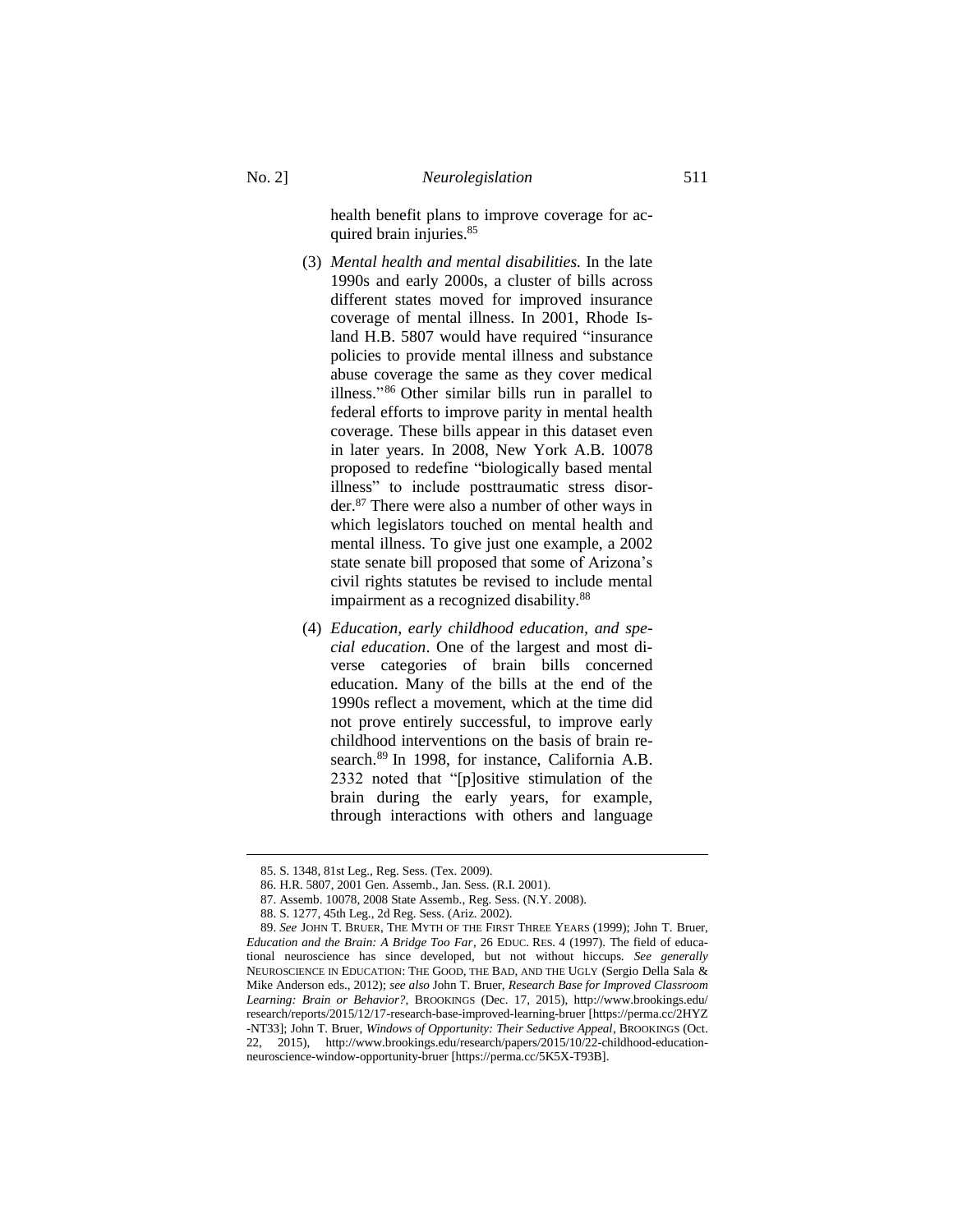development, lays the foundation for a child's lifelong thinking, attitudes, and behavior."<sup>90</sup> The bill went on to propose investments in early childhood education. Similarly, in 1999 California S.B. 568 noted that "[s]cientific study of brain development and research on early childhood learning have shown that a child's ability to learn, interact in learning, and attitude toward learning are shaped for life before the age of six."<sup>91</sup> In addition, there have been a variety of bills that link neuroscience to education programs. For instance, in New Mexico in 2008, S.B. 468 called for an "intensive neurosciencedriven language development and reading proficiency intervention pilot research program." <sup>92</sup> Brain science was also cited to support physical education. In 2009, Colorado S.B. 131 noted that "[m]any studies have documented the link between the mind and body and the effect of movement on cognition and stimulated blood flow and oxygen to a child's brain,"<sup>93</sup> in calling for public school students to engage in physical activities.

(5) *Combat veterans and posttraumatic stress disorder.* A number of states in this time period provided for new services and legal alternatives for returning war veterans. In 2008 in Minnesota, H.B. 3670 would have required courts to "inquire as to whether a convicted defendant is a veteran [and consult] with federal and state veterans affairs [departments] regarding mental health treatment options during presentence investigations." <sup>94</sup> Similarly, in Iowa in 2010, H.B. 2123 would have required courts in certain situations to place a combat veteran in a mental health or substance abuse facility as part of a criminal sentence. <sup>95</sup> Many additional bills were proposed across thirty-one states.

<sup>90.</sup> Assemb. 2332, 1997–1998 Leg., Reg. Sess. (Cal. 1998).

<sup>91.</sup> S. 568, 1999–2000 Leg., Reg. Sess. (Cal. 1999).

<sup>92.</sup> S. 468, 48th Leg., 2d Sess. (N.M. 2008).

<sup>93.</sup> S. 131, 67th Gen. Assemb., Reg. Sess. (Colo. 2009).

<sup>94.</sup> H.R. 3670, 85th Leg., Reg. Sess. (Minn. 2008).

<sup>95.</sup> H.R. 2123, 83d Gen. Assemb., 1st Sess. (Iowa 2009).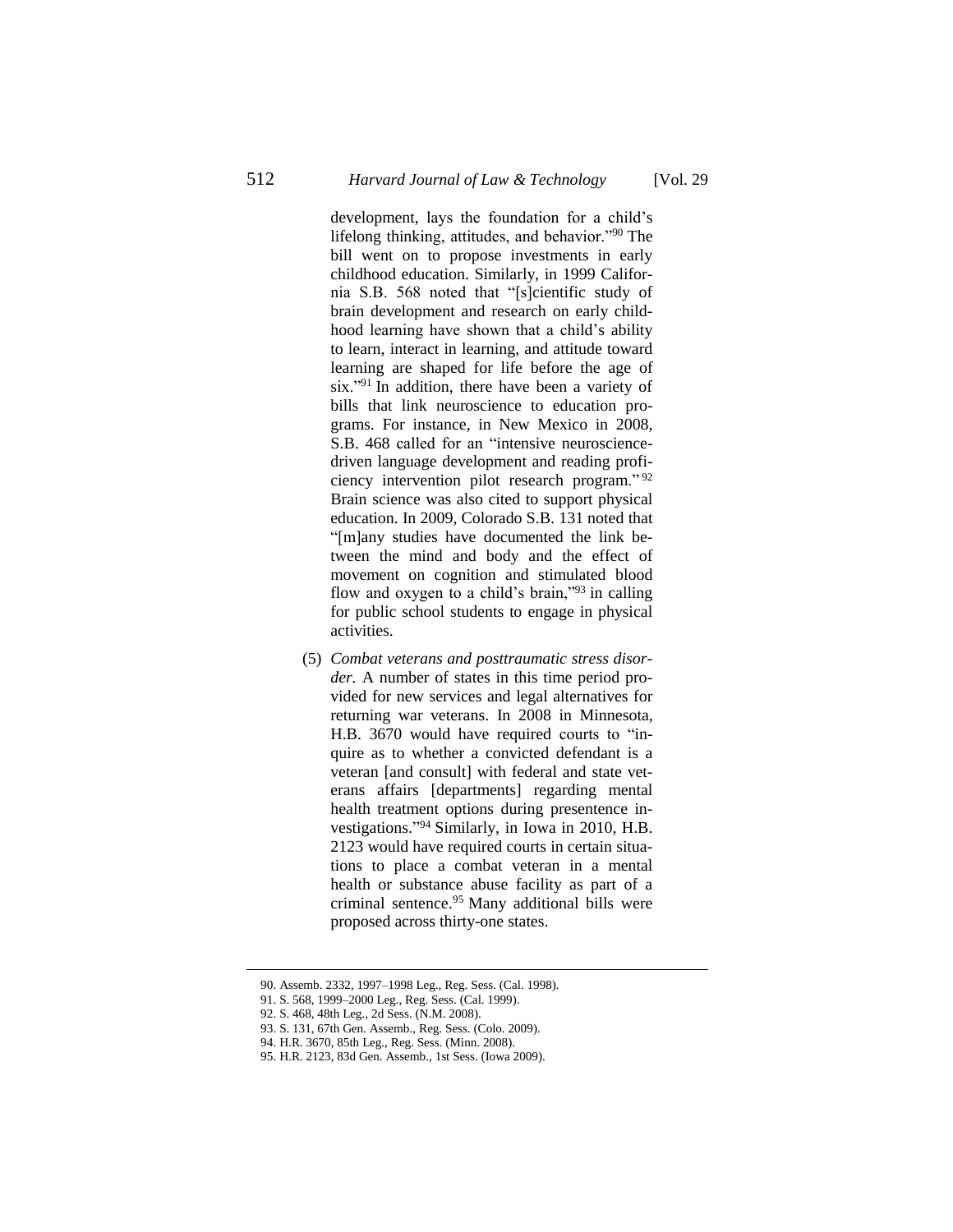No. 2] *Neurolegislation* 513

Table 1 and Figure [1](#page-19-0) show that brain science was cited in a wide variety of contexts beyond the five most prominent categories described above. These other contexts included bills relating to: recognition and treatment of autism; <sup>96</sup> regulation of concussion management in high school sports;  $97$  recognition and studies on the toxic effects of various substances on the brain;<sup>98</sup> the psychological effects of crime on victims;<sup>99</sup> concerns about dementia;<sup>100</sup> issues related to brain death and end of life care;<sup>101</sup> requirements for foster care providers;<sup>102</sup> and civil commitment.<sup>103</sup> Also noteworthy were a variety of bills that concerned the criminal justice system. Juvenile justice, discussed at length in other works, $^{104}$  was also a focus for some legislators.<sup>105</sup>

<span id="page-18-0"></span>

96. *See, e.g.*, S. 348, 2008 Leg., Reg. Sess. (Ala. 2008).

<sup>97.</sup> *See, e.g.*, S. 2106, 214th Leg., Reg. Sess. (N.J. 2010).

<sup>98.</sup> *See, e.g.*, H.R. 2466, 81st Gen. Assemb., Reg. Sess. (Iowa 2006).

<sup>99.</sup> *See, e.g.*, H.R. 489, 110th Leg., Reg. Sess. (Fla. 2008).

<sup>100.</sup> *See, e.g.*, S. 112, 77th Leg., Reg. Sess. (W. Va. 2006).

<sup>101.</sup> *See, e.g.*, Assemb. 6287, 2007 State Assemb., Reg. Sess. (N.Y. 2007) (brain death);

H.R. 656, 159th Gen. Court, Reg. Sess. (N.H. 2006) (end of life care).

<sup>102.</sup> *See, e.g.*, S. 79, 67th Gen. Assemb., Reg. Sess. (Colo. 2009).

<sup>103.</sup> *See, e.g.*, H.R. 2828, 84th Gen. Assemb., Reg. Sess. (Ark. 2003).

<sup>104.</sup> Francis X. Shen, *Legislating Neuroscience: The Case of Juvenile Justice*, 46 LOY. L.A. L. REV. 985 (2013).

<sup>105.</sup> H.R. 1142, 66th Gen. Assemb., 2d Reg. Sess. (Colo. 2008).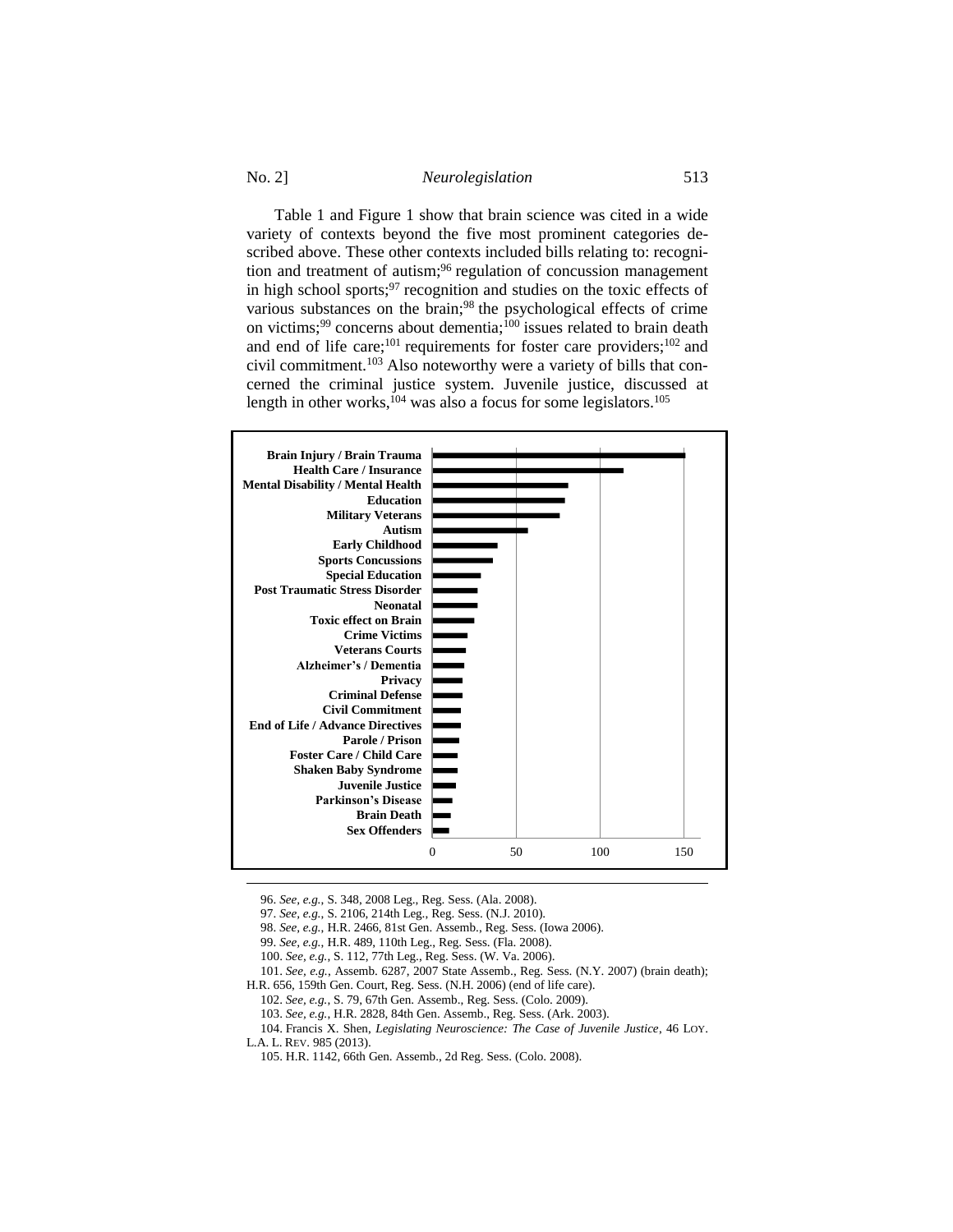### <span id="page-19-0"></span>Figure 1: Number of Brain Bills in Most Prevalent Categories (Across All Years)

<span id="page-19-1"></span>Figure [2](#page-20-0) presents the total number of proposed bills in U.S. state legislatures that reference neuroscience. Excluded from this data, as explained above, are resolutions. Data is presented in two-year intervals because some state legislatures meet every other year (thus making annual comparisons of bill totals difficult to interpret). Earlier years of data are not graphed, as the quality of data for pre-1997 searches of state legislation is not as high. Data sources are listed in the Appendix. <sup>106</sup> There is an upward trend, with more bills related to neuroscience proposed in recent years. There may simply be more bills proposed per year across all 50 state legislatures overall, in which case this trend would not seem surprising. But the trend seen here is consistent with trends in the number of neuroscientific cases $107$ and the rise in neurolaw scholarship. $108$  It thus seems quite plausible that the data is indicative of a true increase in legislative attention to brain science.

<sup>106.</sup> Francis X. Shen, *Neurolegislation: How U.S. Legislators Are Using Brain Science, Appendix*, SHEN NEUROLAW LAB (May 6, 2016), http://www.fxshen.com/Shen\_2016\_ Neurolegislation\_Appendix-FINAL.pdf. This Appendix is hosted independently of the *Harvard Journal of Law & Technology*, which reviewed only the Article itself.

<sup>107.</sup> *See* Farahany, *supra* not[e 6,](#page-1-2) at 486. 108. *See* Shen, *supra* not[e 22,](#page-4-1) at 352.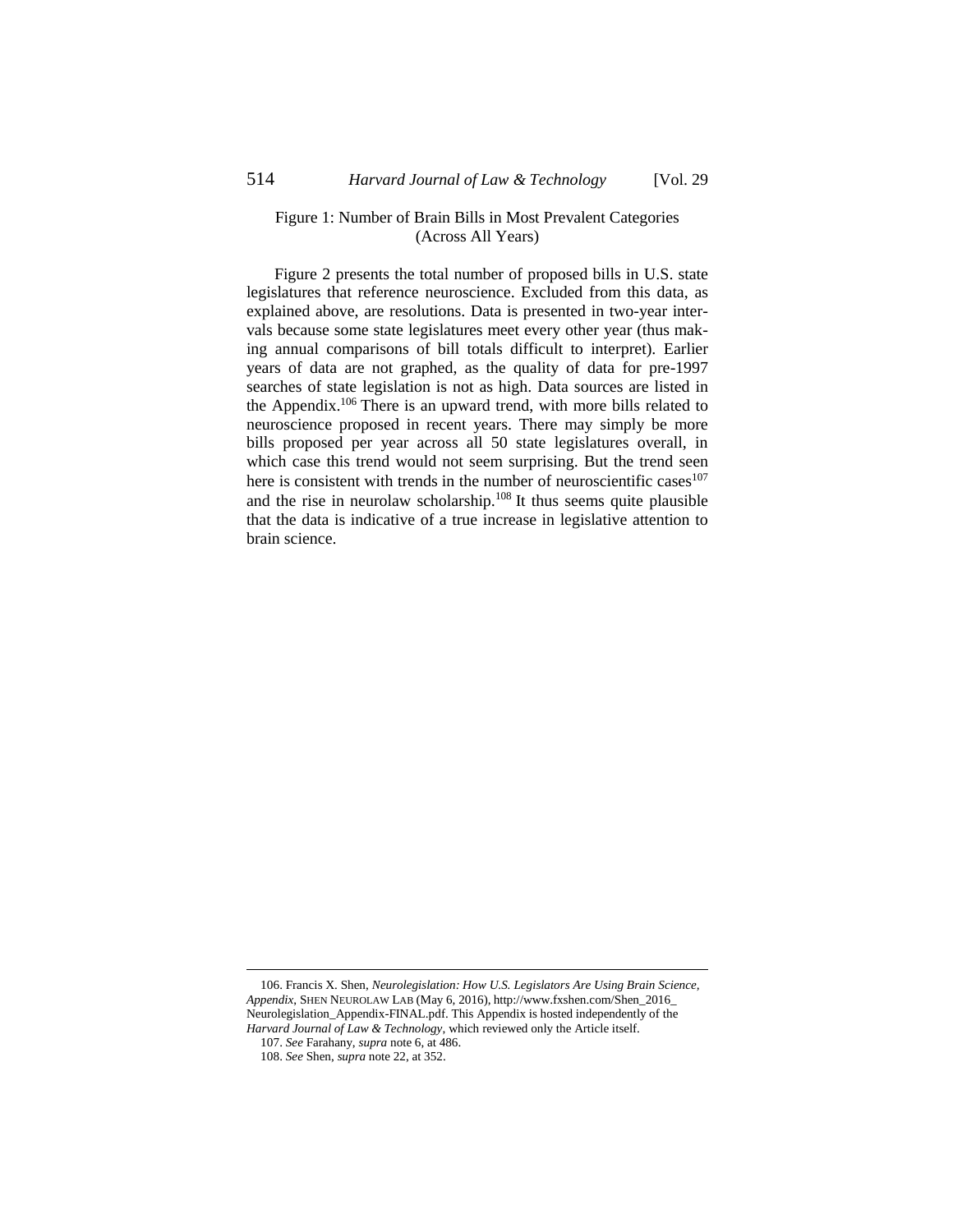

## <span id="page-20-0"></span>Figure 2: Number of Proposed Bills in U.S. State Legislatures That Reference Neuroscience, 1998–2009 (Summarized in Two-Year Increments)

 The laundry list of brain bills could continue for some time, but the pertinent question is: What does this data tell us generally about the use of brain science in state legislatures*?* The next Part begins to answer this question by examining the politics behind brain bill proposals.

# IV. IS NEUROLEGISLATION TRANSFORMATIVE?

The preceding Part gives a sense of the type of bills proposed, but does not provide information on who proposed the bills and what differentiates brain bill proposers from their peers. The statistical analysis reported in this Part begins to address these questions and enable inferences about the politics of neurolaw.<sup>109</sup> Specifically, it examines whether the politics of neurolegislation defies the expectation that neuroscience will be harnessed as other types of science typically

<sup>109.</sup> This Article focuses on the basic analytic approach and the implications of the study's results. For a more detail discussion of the methodology, see Shen, *supra* not[e 106.](#page-19-1)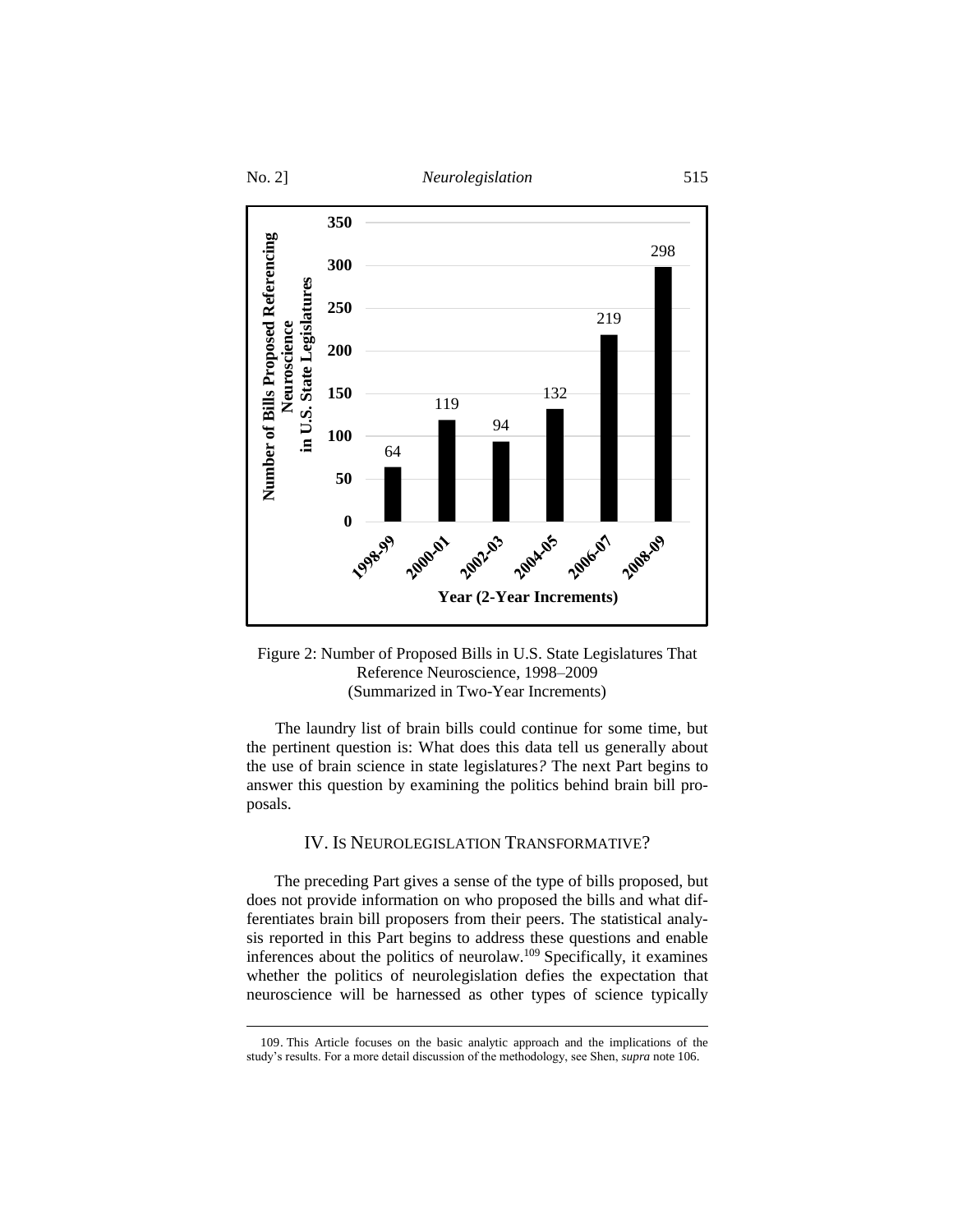are — to promote conventional partisan aims. If so, neuroscience might be not only a new but also different type of evidence in the legislative process.

It is again worth emphasizing several limits of the dataset. First, the timespan of the bills analyzed in this paper ends in 2009. Legislative behavior may have changed significantly since then in light of rapidly developing brain science. For instance, the current database does not adequately account for active debate over the use of science in fetal pain bills, much of which emerged after 2009.<sup>110</sup> Second, this database focuses only on state-level legislative activity. Federal support for neuroscience (via research funding and greater attention from the executive branch) is a critical mechanism by which neuroscientific research — and thus policy emerging from that research – will be crafted. Future studies should more explicitly examine federal use of, and support for, brain research.<sup>111</sup> Third, the present analysis focuses exclusively on neuroscience, but neuroscience may not be unique. Its use may be similar to the use of other bodies of scientific knowledge, but without comparative analysis we cannot know for sure. While the foregoing are important limitations on how findings from the current data can be generalized, a closer look at the dataset nonetheless reveals important new information on legislators' use of neuroscience.

Each of the bills in the database described in Part II has at least one (and often more than one) sponsor.<sup>112</sup> No single database exists that includes historical state legislator data year-by-year, but I was able to take advantage of a legislator database that is available for the year 2009. I thus conducted an analysis of 2009 bill proposals.<sup>113</sup> The snapshot, of course, leaves open questions about data from other

<sup>110.</sup> *See* John A. Robertson, *Science Disputes in Abortion Law*, 93 TEX. L. REV. 1849 (2015) (discussing the science of and legislation on fetal pain); Teresa S. Collett, *Previability Abortion and the Pain of the Unborn*, 71 WASH. & LEE L. REV. 1211 (2014). The issue of fetal pain had been politicized before at the federal level, as evidenced by a U.S. Congressional hearing on the topic in 2005. *Pain of the Unborn: Hearing before the Subcomm. on the Constitution of the H. Comm. on the Judiciary*, 109th Cong. (2005).

<sup>111.</sup> Such research will uncover significant federal interest in neuroscience. A federal bipartisan Congressional Brain Injury Task Force formed in 2001 remains active through the present day. *See Brain Injury Task Force*, BILL PASCRELL, https://pascrell.house.gov/ issues/brain-injury-task-force [https://www.perma.cc/Q5CL-8UHF]. There is also a Congressional Neuroscience Caucus. *See Neuroscience Caucus*, EARL BLUMENAUER, https://blumenauer.house.gov/index.php?option=com\_content&view=article&id=1832:neur oscience-caucus&catid=64 [https://www.perma.cc/YQS2-DFZN]. Under President Obama, the White House has also been interested in neuroscience, most notably through the Brain Research Through Advancing Innovative Neurotechnologies (BRAIN) Initiative. *See BRAIN Initiative*, THE WHITE HOUSE, https://www.whitehouse.gov/share/brain-initiative [https://www.perma.cc/K8V9-AADF].

<sup>112.</sup> A sponsor is the legislator officially responsible for bringing the bill to the legislative chamber and then seeing the bill through the legislative process.

<sup>113.</sup> The database on legislators was originally created for analysis in a separate study: Francis X. Shen, *How We Still Fail Rape Victims: Reflecting on Responsibility and Legal Reform.* 22 COLUM. J. GENDER & L. 1 (2011).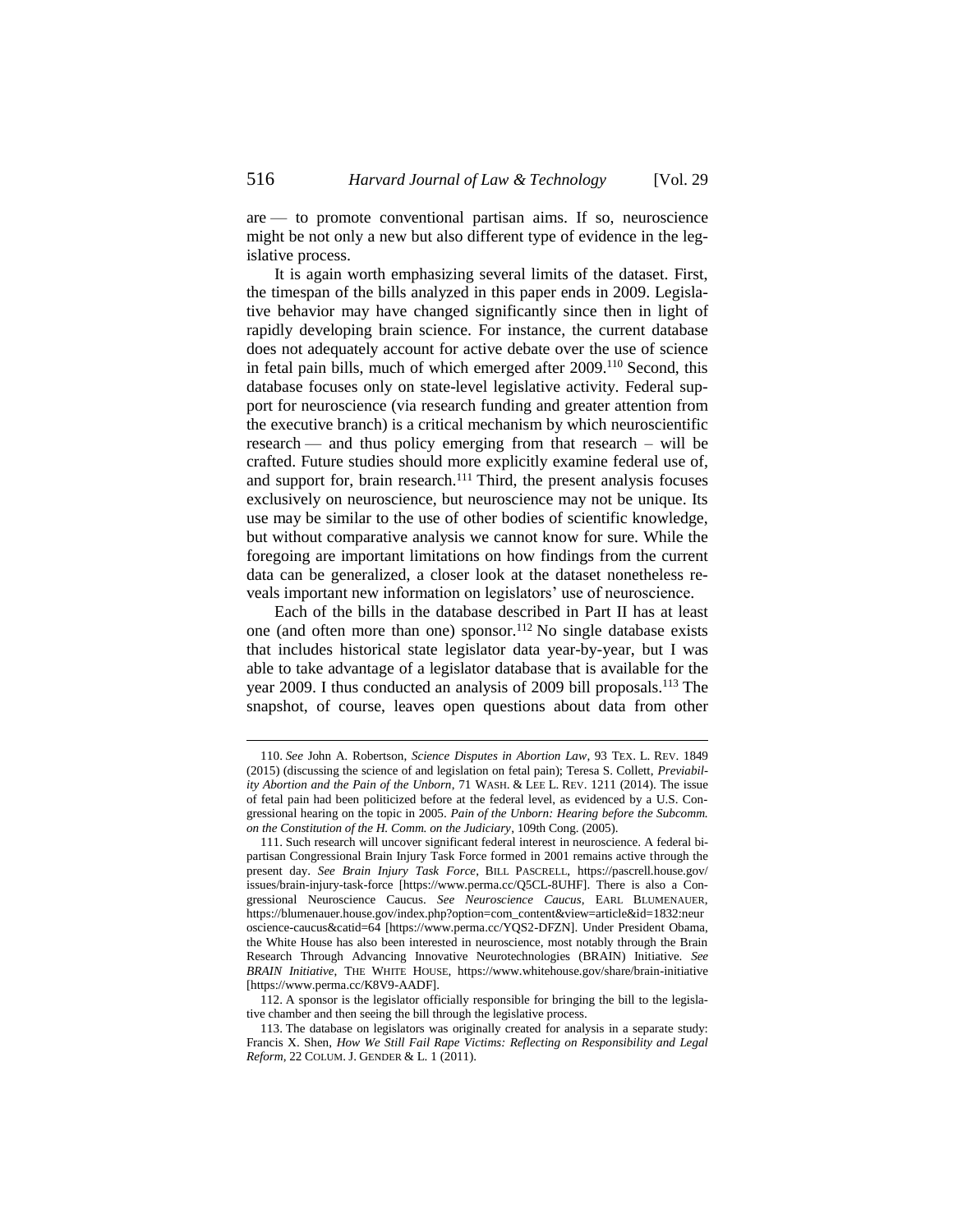years, but one year of analysis is at least suggestive of legislators' likelihood of sponsorship.

Across both chambers (House and Senate) of the fifty states, there were 7542 individual legislators serving in 2009.<sup>114</sup> Only a small fraction of these 7542 legislators sponsored neurolegislation bills. The analysis sought to identify observable characteristics that explain the differences between those legislators who sponsored a brain bill in 2009 and those who did not.

The data collected allowed for observation of both the characteristics of the individual legislator (such as their sex and political affiliation) and the characteristics of the district that the legislator represents (such as its poverty level and demographics). The statistical model utilizing this data is reported in more detail in the Appendix. <sup>115</sup> The statistical analysis (logistic regression) assessed the likelihood of a particular type of legislator proposing a brain bill. That is, it assessed: how much more (or less) likely is it for a Democratic legislator to propose a brain bill?

The results, presented in detail in the Appendix, <sup>116</sup> show that overall there is no statistically significant relationship between party affiliation and the likelihood of proposing a brain bill. This result accords with the observation that the range of brain bills includes bills that likely appeal more to conservatives (for example, bills related to fetal pain) and also bills that appeal to a broader base of the public (such as those raising awareness or creating new care provisions for those with dementia).

But when the regression analysis focused only on the five largest categories of brain bills — Brain Injury, Health Care, Mental Health, Education, and Veterans — a very distinct partisan split emerged in the data. While Democratic legislators were no more likely to propose brain bills generally, they were three times more likely to propose brain bills in these five categories.<sup>117</sup>

This partisanship pattern suggests that, at least in this way, neurolegislation is far from transformative. The five largest categories of brain bills fall into policy areas that are traditionally Democratic, reflecting an interest in social welfare programming. The introduction of neuroscience into the bill text did not change the basic partisan dynamics. The number of bills in the database was too small to allow for meaningful statistical analysis of legislation proposed by Republicans.

<sup>114.</sup> This number fluctuates somewhat year-to-year due to vacated seats and redistricting, but there are essentially 7500 state legislators in every year. In the 2009 data, the following states did not have brain bills proposed and thus are not included in the analysis: New Jersey, Rhode Island, Utah, Vermont, West Virginia, Alabama, Idaho, Kansas, Minnesota, and the District of Columbia.

<sup>115.</sup> *See* Shen, *supra* not[e 106.](#page-19-1) 

<sup>116</sup>. *Id.*

<sup>117.</sup> This relationship still holds even after excluding the "Veterans" category. *See id.*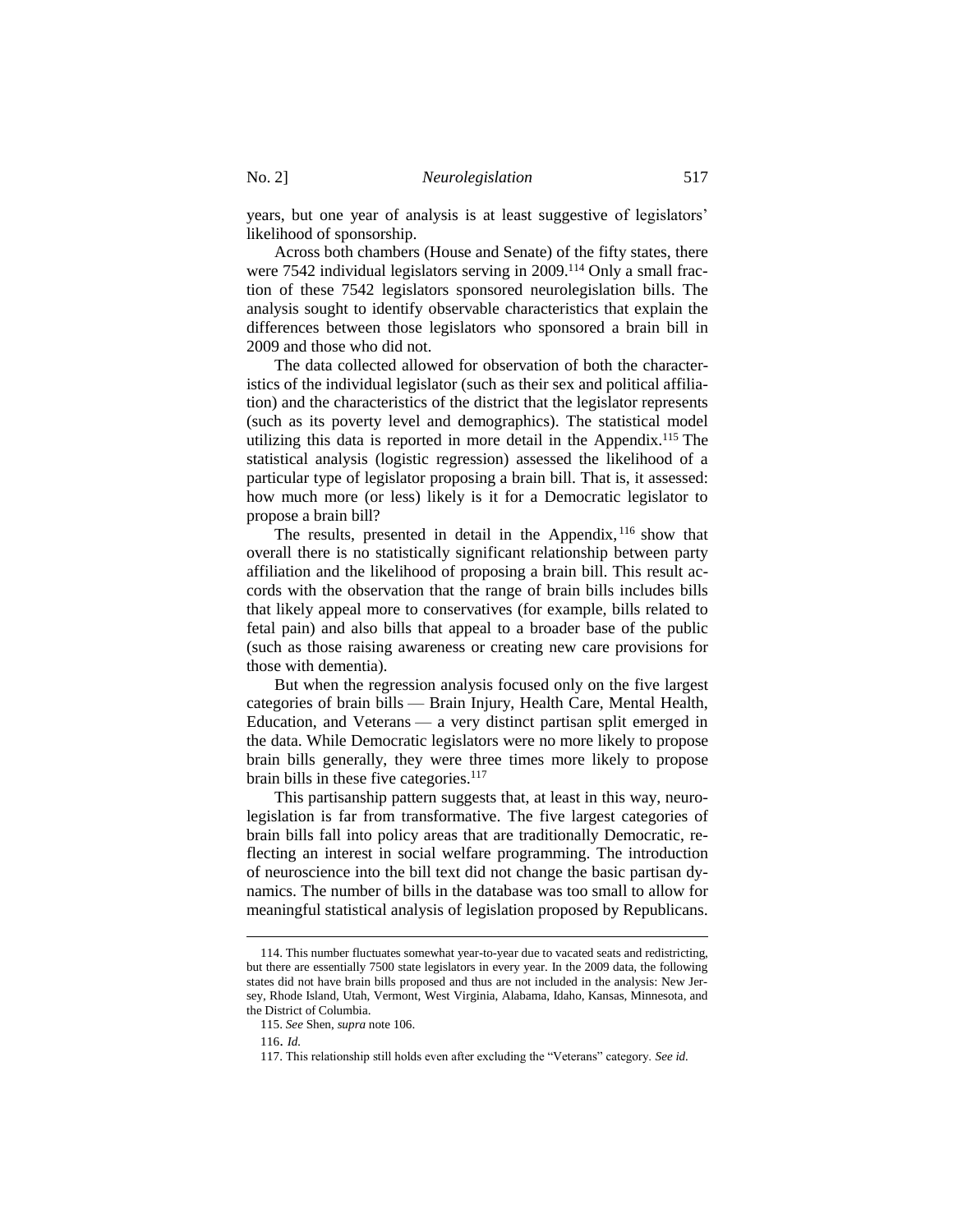However, their legislation seemed to address different topics, such as fetal pain.<sup>118</sup> This is not surprising, given current partisan differences on governmental regulation of abortion. In short, it appears that legislators acted as political scientists would expect: they used neuroscience strategically, when it reaffirmed preexisting policy positions.

Legislator use of neuroscience was traditional in another sense as well. Neurolaw scholarship focuses heavily on criminal responsibility and the governance of technology, exploring ways in which both might be dramatically changed by neuroscience. <sup>119</sup> But legislators were, by and large, proposing the types of bills they typically would: bills expanding insurance coverage, regulating public schools, providing health services, and so forth. Even in the domain of criminal justice, the proposals were not radically different from what we might otherwise expect: modifications to sentencing, adjustments in criminal procedure, and improved assessment of prisoner and parolee mental health. One possibility is that many legislators simply had not yet been exposed to neuroscientific arguments and evidence during the time period studied in this Article. Another possibility is that legislators were exposed to neuroscience, but did not find it sufficiently compelling to propose more innovative reforms.

One final empirical finding deserves mention. The statistical analysis also reveals that female legislators were more likely to propose brain bills than male legislators. <sup>120</sup> This is true both in the model that predicted sponsorship of any brain bill, as well as the model that predicted sponsorship of a brain bill in any one of the top five categories. The result is unexpected because the neurolaw literature does not predict that the use of neuroscience in legal contexts should depend upon the sex of the legal actor. But upon reflection, this finding may accord with research on behavioral differences between male and female state legislators. There is much evidence to suggest that having female legislators in the statehouse makes a difference for policy enactment.<sup>121</sup> Political scientist Michele Swers provides a concise sum-

120. *See* Shen, *supra* not[e 106.](#page-19-1)

<span id="page-23-0"></span><sup>118.</sup> For instance, the Nebraska version of this bill was authored and introduced by Republican Mike Flood. Leg. 1103, 101st Leg., 2d Sess. (Neb. 2010). The bill was generally opposed by Democrats and supported by Republicans. On the final vote for the bill (which passed 44-5), the five voting against were all Democrats. LEG. JOURNAL, 101st Leg., 2d Sess., at 1452 (2010), http://www.nebraskalegislature.gov/FloorDocs/101/PDF/Journal/ r2journal.pdf#page=1452 [https://www.perma.cc/D2R2-BL4H].

<sup>119.</sup> Kolber, *supra* not[e 28,](#page-5-0) at 845 (summarizing neurolaw as primarily concerned at present with two types of questions: the "neurolaw of responsibility," which concerns how neuroscience will and should affect laws related to responsible action, and the "neurolaw of technology," which concerns the ways the law will and should respond to new brain-related technologies).

<sup>121.</sup> *See, e.g.*, SUE THOMAS, HOW WOMEN LEGISLATE (1994); Michael B. Berkman & Robert E. O'Connor, *Do Women Legislators Matter? Female Legislators and State Abortion Policy*, 21 AM. POL. RES. 102 (1993); Kathleen Dolan & Lynn Ford, *Women in the State Legislatures: Feminist Identity and Legislative Behaviors*, 23 AM. POL. Q. 96 (1995);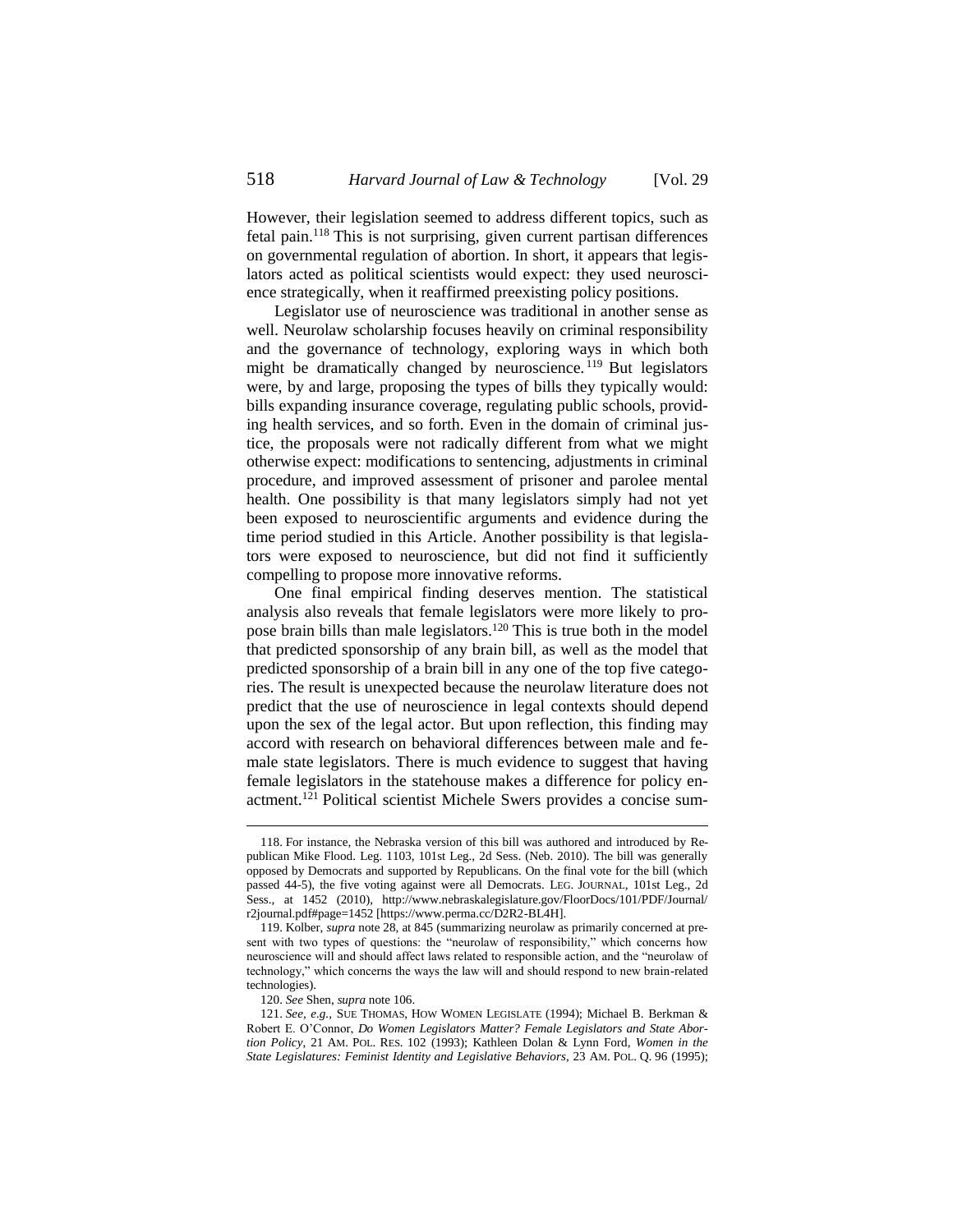mary, finding that the "evidence demonstrates that women serving in the state legislatures exhibit unique policy priorities, particularly in the area of women's issues."<sup>122</sup>

As summarized in a study of the Colorado legislature, there are two "hypotheses arising from gendered attitudes and behavior within the context of legislative policymaking[:] . . . 1. Women will formulate policy differently because they will see a problem as affecting many people and groups . . . [and] 2. Women will conceptualize some policy issues in different terms."<sup>123</sup>

Why might these policy interests translate into more brain bill proposals? The available data only allow me to speculate. One plausible answer is that the subject matter of brain bills — for example, policies that promote education, mental health services, and healthcare align with the "unique policy priorities" that Swers describes. A second, not necessarily mutually exclusive, answer is that female legislators on balance tend to be more receptive to the explanations provided by neuroscience. The results serve as an important reminder that identity politics may well be at play in the arena of neurolegislation.

## V. THE FUTURE OF NEUROLEGISLATION

The data reveal that at present, the use of neuroscience in U.S. state legislatures is growing in breadth, but not depth. That is, while brain science is mentioned in an increasing number of policy domains, it seems to reinforce rather than revolutionize legislators' policy commitments. Moreover, it is unclear how persuasive or influential neuroscience is when included in the proposed bills. Section A expands on these thoughts below.

Section B considers a more speculative question: what about the future? Should we expect that — as neuroscience and related disciplines mature — legislators will become bolder in the policies they propose? This Article argues that neuroscience has the potential to be transformative in the legislative domain.

Michelle A. Saint-Germain, *Does Their Difference Make a Difference? The Impact of Women on Public Policy in the Arizona Legislature*, 70 SOC. SCI. Q. 956 (1989); Michele Swers, *Understanding the Policy Impact of Electing Women: Evidence from Research on Congress and State Legislatures*, 34 PS: POL. SCI. AND POL. 217 (2001).

<sup>122.</sup> Michele Swers, *The Policy Impact of Women in Congress and the State Legislatures*, *in* WOMEN AND CONGRESS: RUNNING, WINNING, AND RULING 173 (2001).

<sup>123.</sup> Lyn Kathlene, *Alternative Views of Crime: Legislative Policymaking in Gendered Terms*, 57 J. POL. 696, 699 (1995). Kathlene's analysis of proposed bills from the 1989 Colorado legislature finds that women's solutions were "contextual, multifaceted, and longterm," while men "emphasized individual responsibility." *Id.* at 721. Sue Thomas also found that women had distinctive policy interests, focusing more on issues related to women and children. *See* THOMAS, *supra* note [121,](#page-23-0) at 75.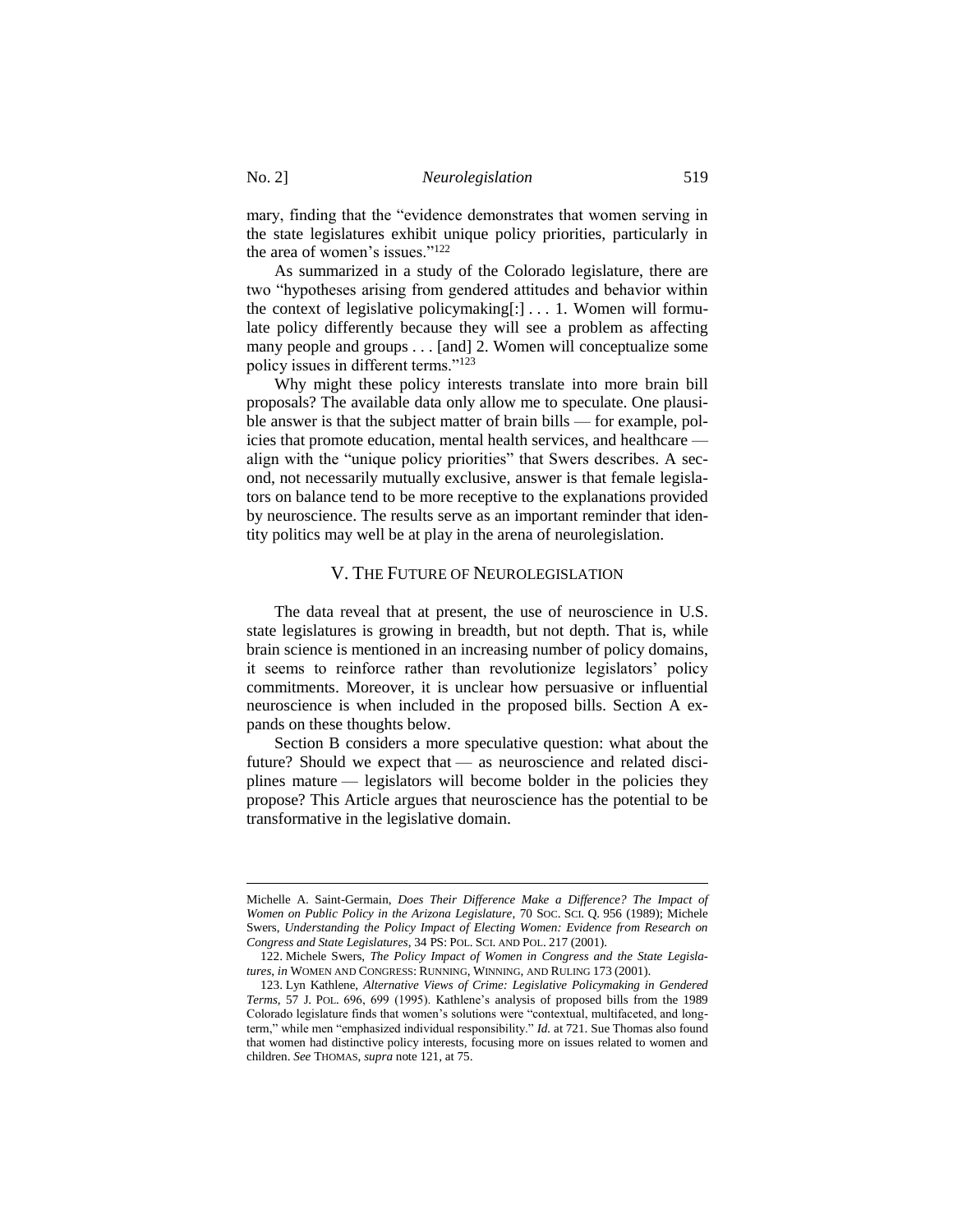#### *A. The Current Non-Revolution of Neurolegislation*

Scholars of the policy process have long recognized that policy innovation is fueled both by social circumstances and by individual policy entrepreneurs who spark change.<sup>124</sup> Yet the data just analyzed suggests that neuro-entrepreneurs in the statehouse remain rare at this time.

<span id="page-25-0"></span>New York has provided an exception that proves the general rule. In 2008, New York Assemblyman Michael Benjamin read about new brain-based lie detection systems in a *New York Times* article reporting a murder conviction based on an MRI scan that implied experiential knowledge of the crime.<sup>125</sup> The article struck a chord.<sup>126</sup> Having seen *Minority Report* and all too aware of cases of wrongful imprisonment (even without the film's mindreading technology), Assemblyman Benjamin saw a need for debate about whether such technology has a place in the U.S. criminal justice system. <sup>127</sup> Thus in 2009, Assemblyman Benjamin worked with statute drafters in the legislature and proposed a bill to "ban the use of magnetic resonance imaging (MRI) brain scans in a criminal proceeding where a defendant's or witness's truthfulness or knowledge of a specific event is at issue."128

Benjamin's bill did not leave committee, but it is noteworthy nevertheless. Although there are over a thousand bills in the database so far, almost none of them have the same future-oriented spirit.<sup>129</sup> A question for continued research is why there aren't more bills that directly engage with advancing neuroscience technology and capabilities. This is likely because neuroscience simply has not developed sufficiently to add value to the types of policies typically considered in state legislatures. This could change in the future, though the timing and particular direction of that progress is difficult to predict. In addi-

<sup>124.</sup> Policy entrepreneurs are people who are waiting "in and around government with their solutions, waiting for problems to float by to which they can attach their solutions, waiting for a development in the political stream they can use to their advantage." KINGDON, *supra* not[e 67,](#page-11-0) at 165.

<sup>125.</sup> *Assembly Bill A9154*, THE N.Y. ST. SENATE, https://www.nysenate.gov/legislation/ bills/2009/a9154 [https://www.perma.cc/R46B-N77T]. For the New York Times article referenced, see Anand Giridharadas, *India's Novel Use of Brain Scans in Courts Is Debated*, N.Y. TIMES (Sept. 14, 2008), https://www.nytimes.com/2008/09/15/world/asia/ 15brainscan.html?pagewanted=all&\_r=0 [https://www.perma.cc/YTY2-ZWY2].

<sup>126.</sup> Interview with Michael Benjamin, Assemblyman, N.Y. State Assembly (Oct. 27, 2012).

<sup>127.</sup> *Id.*

<sup>128.</sup> *Assembly Bill A9154*, *supra* note [125.](#page-25-0)

<sup>129.</sup> One exception is a 2003 Connecticut bill sponsored by Lenny Winkler, which would have established a neuropathy program "to be guided by quantitative electroencephalography (QEEG) brain mapping for each adult and juvenile in the custody of the Commissioner of Correction." H.R. 5850, 2003 Gen. Assemb., Jan. Sess. (Ct. 2003).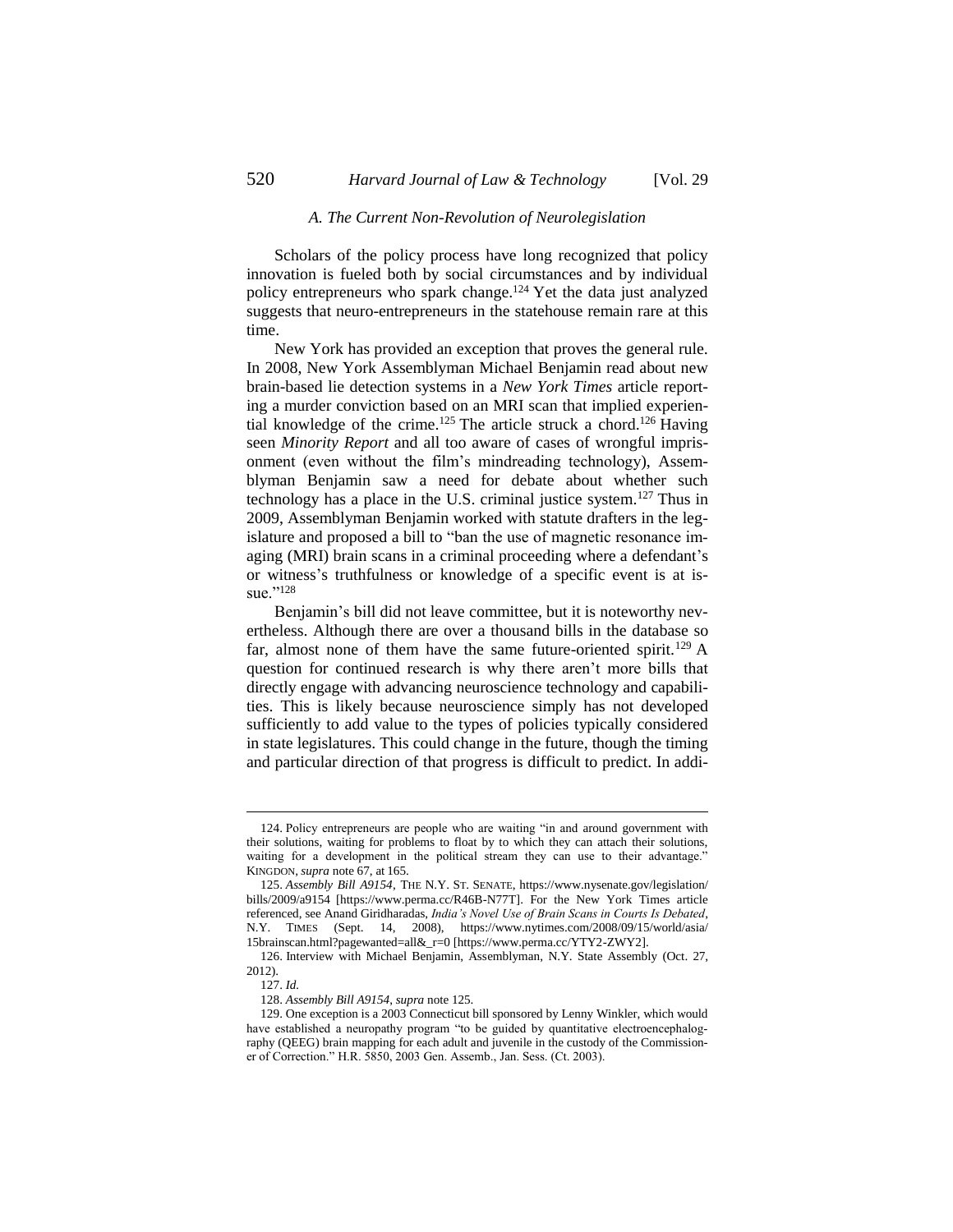tion, more recent data from 2010 to the present might reveal new trends.

It also remains unclear whether brain science is meaningfully influencing legislative action or just serving as window dressing. This is an area ripe for further case study investigation, but at present we can at least find anecdotes that speak to the potential power of neuroscience. For instance, in the case of early-childhood-education legislation, Washington State legislator Ruth Kagi credited "the magic of science" for finally enabling her bills on the issue (which she had been proposing for nearly a decade) to pass.<sup>130</sup> Representative Kagi noted in a 2007 speech that after hearing neuroscientific testimony, the "most conservative ranking Republican, who had stopped every piece of early childhood legislation in the past five years, came up to me and said, '*I get it*.'"<sup>131</sup> The result of Representative Kagi's efforts was "overwhelming bipartisan support for the issue and a total of \$136 million in private-public funding for Washington state's new Department of Early Learning and a quality-based program called Thrive by Five."<sup>132</sup> Anecdotes such as this one suggest that brain science may in fact be persuasive in legislative contexts in ways that traditional behavioral data is not.

But my own view, informed by the data, is that such anecdotes are at present the exception rather than the rule. For now, the role of neuroscience in the legislature appears to be to affirm, rather than disrupt, prior normative beliefs. The analysis of legislator proposals from 2009, for instance, found a positive relationship between bills cosponsored by Democrats and bills that are traditionally supported by Democrats. When coding and analyzing the data, I saw little evidence that Democrats or Republicans suddenly proposed bills that they would not have without the advent of neuroscience. While I did not systematically analyze roll call votes for each bill, my strong suspicion is that we would continue to see partisan patterns of support. In these ways, the data is likely consistent with the cultural cognition theory advanced by Dan Kahan and colleagues, which posits that "a collection of psychological mechanisms . . . dispose[s] individuals selectively to credit or dismiss evidence of risk in patterns that fit values they share with others." <sup>133</sup> In state legislatures, neuroscience is being filtered by individual legislators who are already disposed to see the world (and thus scientific findings) in particular ways. Neurosci-

<sup>130</sup> . Elizabeth Gehrman, *From Neuroscience to Childhood Policy*, HARV. GAZETTE (Dec. 7, 2007), http://news.harvard.edu/gazette/story/2007/12/from-neuroscience-tochildhood-policy/ [https://www.perma.cc/84VS-WDH8].

<sup>131.</sup> *Id*. (emphasis added).

<sup>132.</sup> *Id.* 

<sup>133.</sup> Dan M. Kahan et al., *Cultural Cognition of Scientific Consensus*, 14 J. RISK RES. 147, 148 (2011).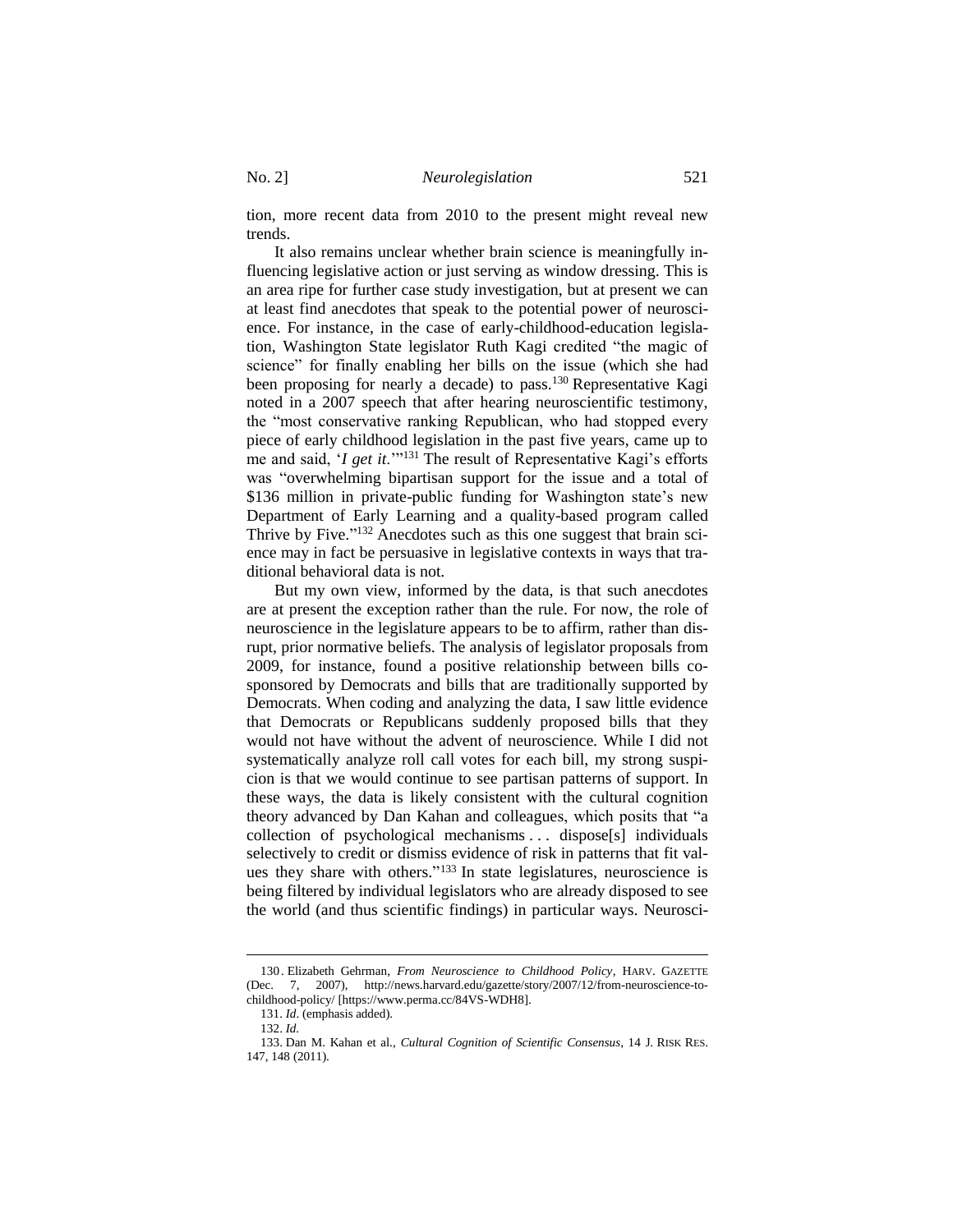ence at present does not seem to be revolutionary in the sense of unpinning individual legislators from these preexisting positions.

#### *B. The Possibility of Transformational Neurolegislation*

Prominent neurolaw scholar Stephen Morse has repeatedly stressed the need for "neuromodesty": avoiding exaggeration of what neuroscience can do for the law.<sup>134</sup> This Article's findings suggest that this cautious and humble approach is clearly needed in the neurolegislative domain. Yet even Morse has voiced a cautious optimism for the future possibilities that neuroscience may bring to certain domains of law.<sup>135</sup> Because of differences in the nature of legislative work as compared to courtroom proceedings, there is reason for even more optimism for what neuroscience may one day bring to legislative policymaking.

First, introducing neuroscience evidence into the courtroom requires hurdling a host of evidentiary barriers such as *Daubert* (in federal courts and in many state courts) and *Frye* (in some state courts).<sup>136</sup> These barriers simply do not exist in the legislative realm, where legislators are free to cite (or not cite) science as they please.

Second, in the courtroom, lawyers and judges must act within the constraints of existing statutes and procedures. By definition, however, legislatures are tasked with crafting *new* (or revised) statutes. For instance, although courts and legislatures are both important to the formation of the criminal justice system, "legislation — and hence the legislature — occupies the driver's seat."<sup>137</sup>

<span id="page-27-0"></span>Being in the driver's seat allows for a type of innovation not available in the courtroom: the use of neuroscience to pursue entirely new programs. Legal scholar Owen Jones has observed that "[t]here are two primary ways that neuroscience can be relevant to law: 1) it can pose new problems; and 2) it can offer aid in solving existing problems."<sup>138</sup> While neuroscience may at present have limited applicability in solving many of the problems faced by state legislators, the data suggest that neuroscience may lead to the identification of new problems.

<sup>134.</sup> Morse has made this claim in numerous articles. *See, e.g.*, Stephen J. Morse, *New Therapies, Old Problems, or, a Plea for Neuromodesty*, 3 AM. J. BIOETHICS 60 (2012); *see also* Stephen J. Morse, *Brain Overclaim Syndrome and Criminal Responsibility: A Diagnostic Note*, 3 OHIO ST. J. CRIM. L. 397 (2006).

<sup>135.</sup> Morse, *supra* not[e 28,](#page-5-0) at 69.

<sup>136.</sup> This is because expert evidence is treated differently than lay testimony. *See* Frederick Schauer & Barbara A. Spellman, *Is Expert Evidence Really Different?*, 89 NOTRE DAME L. REV. 3 (2014).

<sup>137.</sup> WILLIAM J. STUNTZ & JOSEPH L. HOFFMAN, DEFINING CRIMES 2 (2011).

<sup>138.</sup> Owen D. Jones, *Seven Ways Neuroscience Aids Law*, *in* NEUROSCIENCE AND THE HUMAN PERSON: NEW PERSPECTIVES ON HUMAN ACTIVITIES 5 (A. Battro, S. Dehaene & W. Singer eds., 2013).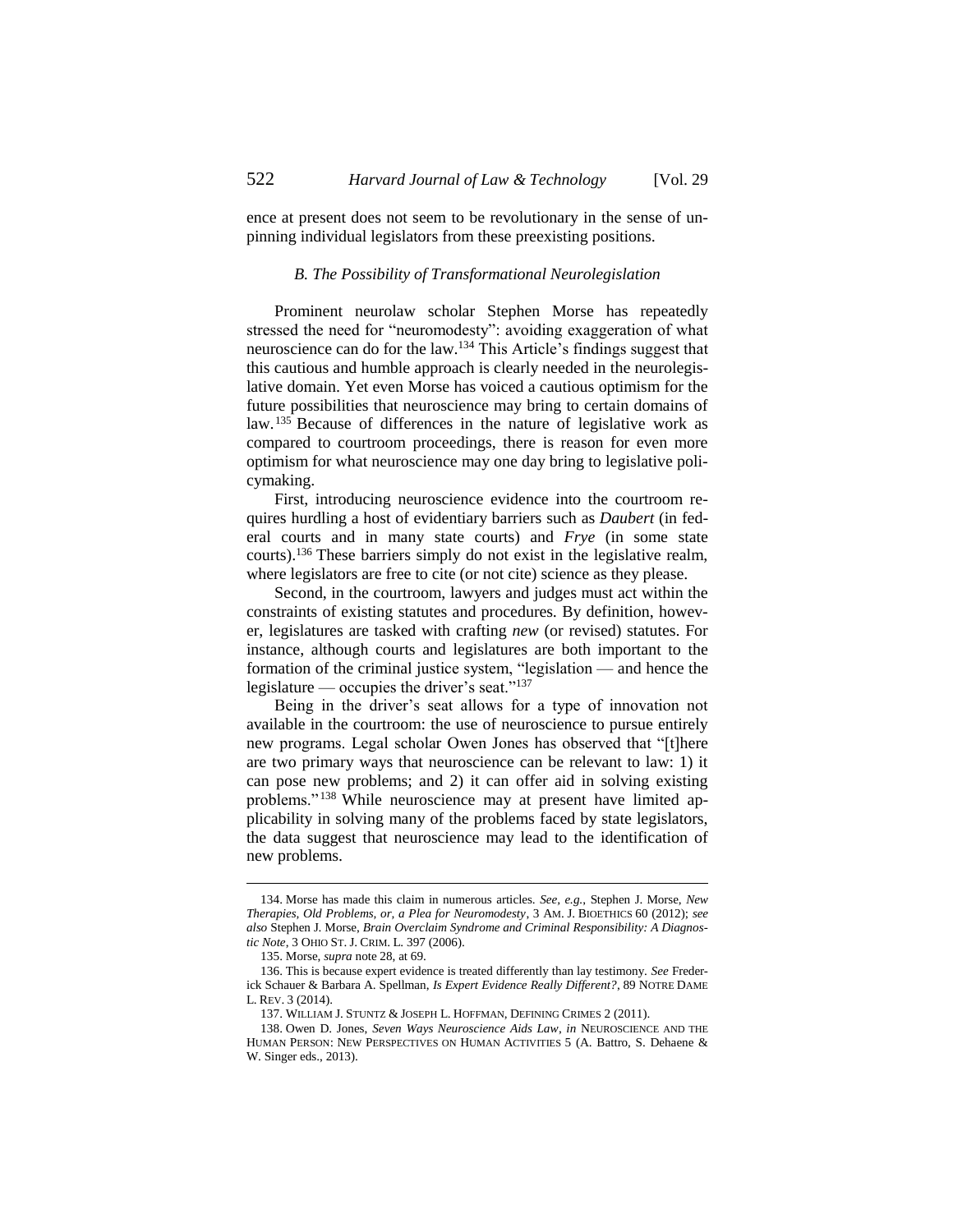The bills discussed on traumatic brain injury, for instance, are examples of legislation that almost surely would not be as prevalent but for neuroscience. Similarly, a recent (post-2009) wave of bills related to youth concussions is in large part the result of brain science advances.<sup>139</sup> In these and other ways, neuroscience encourages and enables legislators to confront previously overlooked or unknown health policy challenges.

Third, and probably most importantly, legislatures control the government's purse strings. That is, not only can legislatures develop an idea, they can also pay for the resources and institutional frameworks required for implementation. This sets them apart from courts and makes the possibility of transformational change through legislative action tantalizingly real.

While these reasons suggest that neuroscience might be more transformative in legislatures than in courts, there is also reason to be deeply skeptical. The possibility of legislative action might give way to the all-too-familiar partisan fighting that affects so many areas of policymaking, <sup>140</sup> including funding for neuroscience research and neuroscience-inspired programs. <sup>141</sup> In addition, the flip-side of an open legislative playing field free of evidentiary restraints is that anything goes, including evidence and rhetoric that gives little credence to the scientific method.<sup>142</sup>

Recognizing this challenge, this Article suggests that generating transformational legislative change will require the construction of successful neuroscience narratives.<sup>143</sup> These narratives would enable legislators to see previously overlooked connections between neuroscientific research and their policy work. To start the narrative construction process, one must recognize that in American policymaking, scientific expertise has had an uneasy time finding a seat at the ta-

<sup>139.</sup> For a review of recent concussion legislation, see *Traumatic Brain Injury Legislation*, NAT'L CONF. ST. LEGISLATURES (July 28, 2014), https://www.ncsl.org/research/health/ traumatic-brain-injury-legislation.aspx [https://www.perma.cc/DVD2-URCE].

<sup>140.</sup> Studies of the use of science in policymaking have found that partisanship is a major obstacle. *See, e.g.*, BRUCE BIMBER, THE POLITICS OF EXPERTISE IN CONGRESS 4, 9 (1996) (detailing the closure of the Office of Technology Assessment due to a toxic political environment). Lessons such as this one make plain that any framework for understanding neuroscience in legislative decision making must squarely account for politics.

<sup>141.</sup> Scholarship on the funding of science has grown in recent years. *See, e.g.*, Ana Muñoz et al., *Who Is Willing to Pay for Science? On the Relationship Between Public Perception of Science and the Attitude to Public Funding of Science*, 21 PUB. UNDERSTANDING OF SCI. 242 (2012).

<sup>142.</sup> A number of scholars have explored the challenge of using scientific evidence in policymaking outside the courtroom. *See*, *e.g*., DAVID H. GUSTON, BETWEEN POLITICS AND SCIENCE: ASSURING THE INTEGRITY AND PRODUCTIVITY OF RESEARCH (2000); Wendy E. Wagner, *Importing* Daubert *to Administrative Agencies Through the Information Quality Act*, 12 J.L. & POL'Y 589 (2004); Wendy E. Wagner, *The Science Charade in Toxic Risk Regulation*, 95 COLUM. L. REV. 1613 (1995).

<sup>143.</sup> I originally introduced the idea of "neuroscience narratives" in the context of juvenile justice. *See generally* Shen, *supra* note [104.](#page-18-0)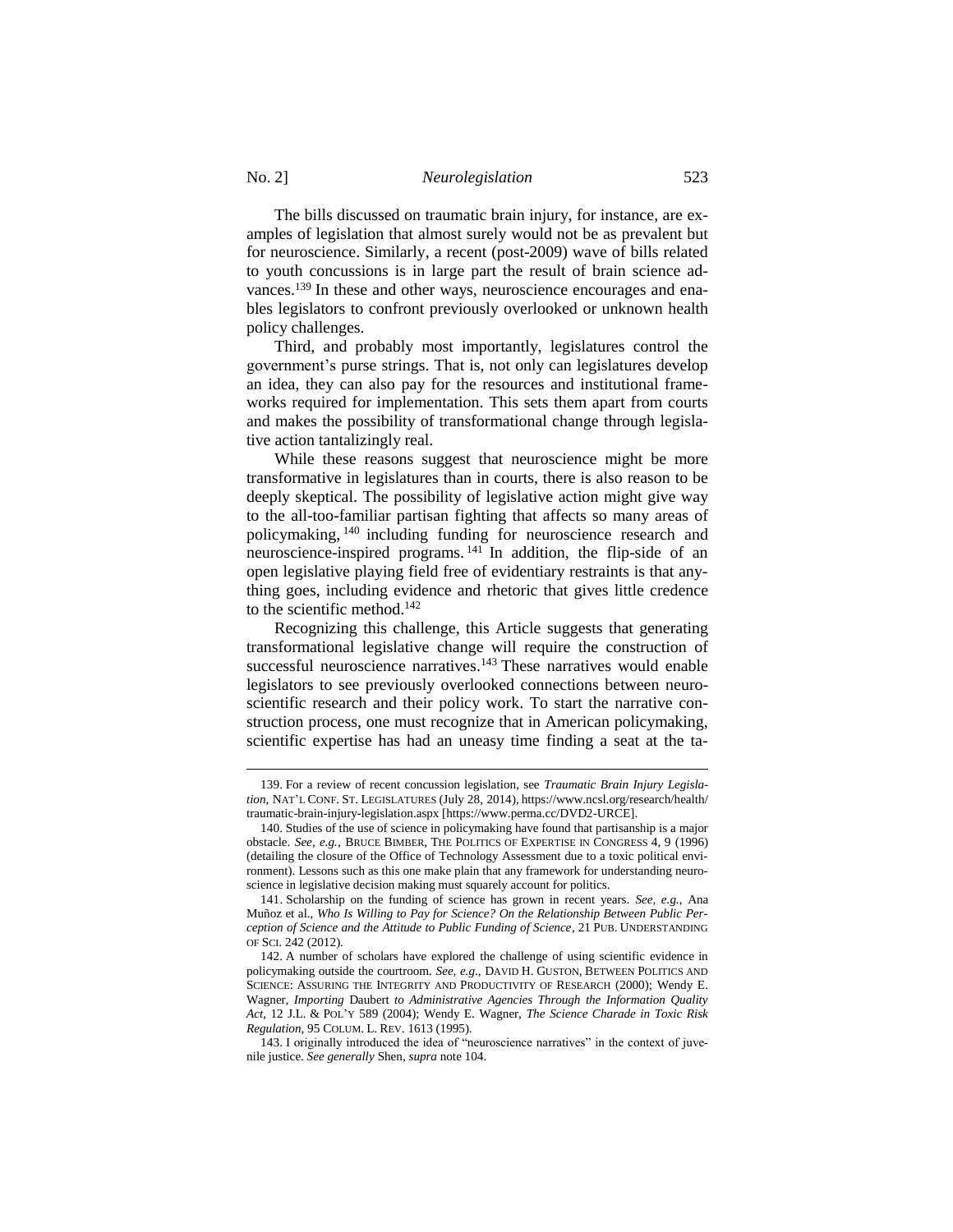ble.<sup>144</sup> Progressive reformers at the turn of the twentieth century promoted rational policymaking and observed that "'mak[ing] democracy safe for the world' [required] the dissemination of scientific knowledge."<sup>145</sup> But over the course of the twentieth century, critics of a rationalist, expert-led democracy emerged and worried that democracy might morph into technocracy, unresponsive to the input of common citizens.<sup>146</sup> These worries apply with equal force to a potential future of legislation that turns heavily on brain science.

An additional concern is that legislative bodies may lack requisite scientific understanding.<sup>147</sup> The level of technical expertise in federal and state legislatures is low.<sup>148</sup> This can lead to miscommunication about specific data and more generally to cultural conflicts. Such conflicts can lower the possibility for transformational change.

So what should be done? Legal scholar Owen Jones has argued that an overarching principle governing the value of neuroscience to law is law's non-delegable duty to ascribe "legal meaning."<sup>149</sup> Profes-

147. *See* FAIGMAN, *supra* note [11,](#page-2-0) at 53–55; *see also id.* at 123 ("Although science and technology have become immeasurably more important to modern affairs of state, our leaders' knowledge of these subjects has dwindled to near zero.").

<sup>144.</sup> The proper roles in a democracy for the mass citizen and the elite expert (such as a neuroscientist) have been debated since ancient times. *See generally* JOSIAH OBER, MASS AND ELITE IN DEMOCRATIC ATHENS: RHETORIC, IDEOLOGY, AND THE POWER OF THE PEOPLE (1989). As a leading scholar on the role of science in public policy has noted, "[t]he prospect of relinquishing any significant share of political authority to experts . . . goes against the grain in a society where the Jeffersonian ideal of democracy still finds ready public support." JASANOFF, *supra* not[e 61,](#page-10-0) at 11.

<sup>145.</sup> MICHAEL PUPIN, FROM IMMIGRANT TO INVENTOR 373 (1924).

<sup>146.</sup> *See* Dorothy Nelkin, *Scientific Knowledge, Public Policy, and Democracy: A Review Essay*, 1 SCI. COMM. 106, 111 (1979) (framing the issue with the question "'Who controls crucial policy choices?'"); FAIGMAN, *supra* note [11,](#page-2-0) at 151 ("Few political scenarios are quite as disturbing as a government run by a scientific oligarchy. . . . [P]opularly elected legislators must provide essential oversight to the implementation of science policy."). In 2007, law professor Suzanna Sherry argued that the pendulum had swung too far to the public, and that the United States is "fleeing expertise at precisely the time that expertise (especially scientific expertise) is the deepest and most specialized that it has ever been." Suzanna Sherry, *Democracy and the Death of Knowledge*, 75 U. CIN. L. REV. 1053, 1054 (2007). Sherry goes on to argue that "the further we proceed with the democratization of knowledge and the flight from expertise, the more credible the anti-evolution claims will be<sup>[,]</sup>" and that "there can be such a thing as too much democracy, when it starts us down the road to the death of knowledge." *Id.* at 1069.

<sup>148.</sup> In the U.S. Congress as of 2012, for instance, even a generous definition of "scientist" finds that only four percent of congressional members have such a technical background. Mollie Bloudoff-Indelicato, *Physicist Elected to Congress Calls for More Scientists-Statesmen*, NATURE (Nov. 15, 2012), http://www.nature.com/news/physicistelected-to-congress-calls-for-more-scientists-statesmen-1.11839 [https://www.perma.cc/ MZP7-T3U4]. Using a more rigid definition of scientist, the numbers are even lower. *See*  Fizziks, *Why There Are So Few Scientists and Engineers in Politics*, DAILY KOS (March 14, 2011), https://www.dailykos.com/stories/2011/3/14/956359/- [https://www.perma.cc/EU46- GHLV]; David H. Guston et al., *The Demand for and Supply of Technical Information and Analysis in State Legislatures*, 25 POL'Y STUD. J. 451, 465 (1997) (reporting on a survey of state legislative actors who expressed a need for "greater sophistication on the part of legislators and staff as consumers of technical information and analysis").

<sup>149.</sup> Jones, *supra* note [138,](#page-27-0) at 10.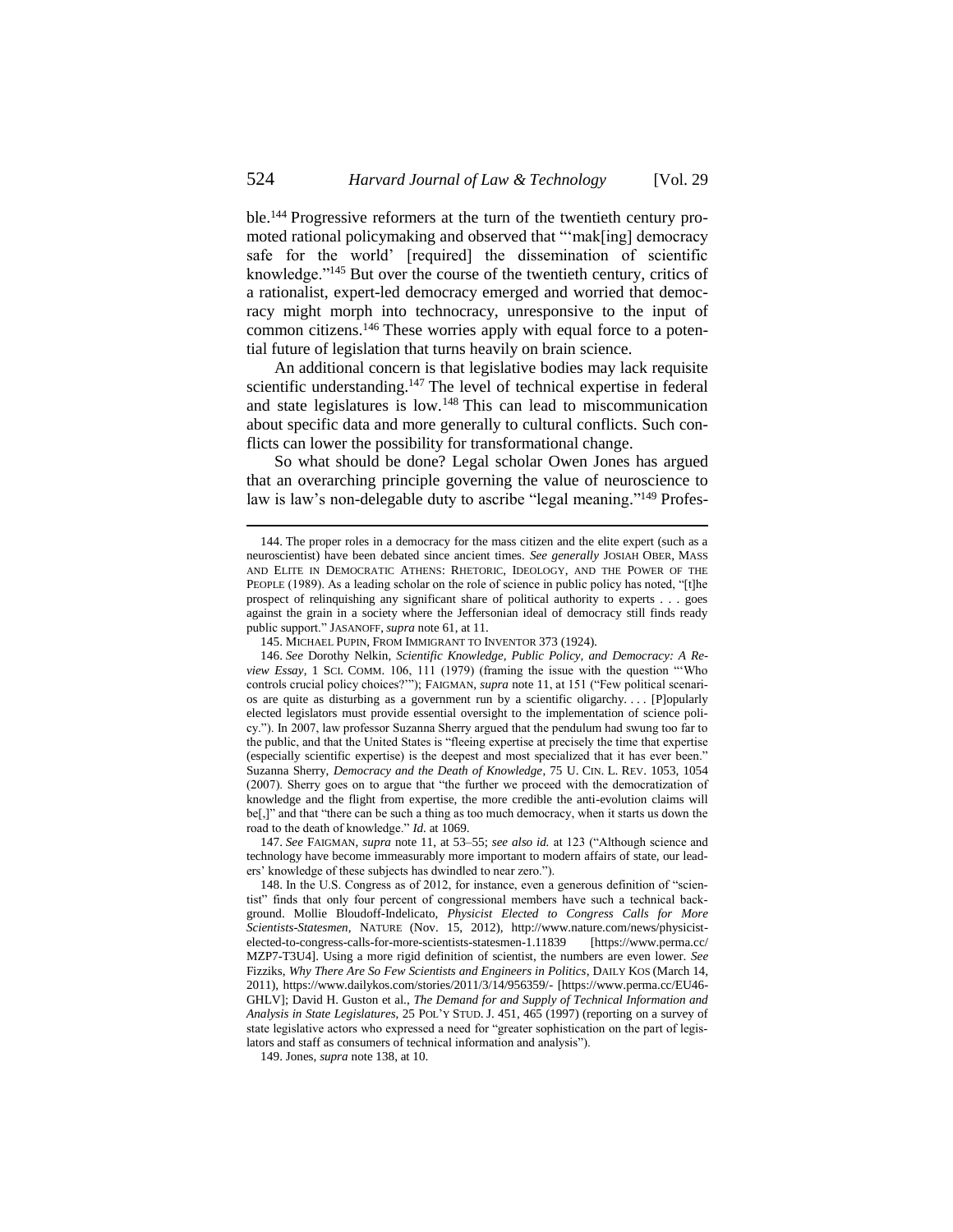sor Jones explains that "even assuming that scientific testimony is unanimous as to a particular fact — the legal meaning of that fact is inevitably, unavoidably, and unshirkably a decision that *legal* decision-makers must bear." 150

Similarly, in the legislative domain the *political* meaning of a particular fact is a decision that only legislators can make. That is, pathbreaking neuroscience research is necessary, but not sufficient, for pathbreaking policy. The task of enacting transformative neurolegislation must ultimately be led by innovative legislators, not brilliant neuroscientists. And whereas legal meaning draws on its traditional sources of authority such as common law, political meaning is to be derived not only from science but also from the many sources of meaning that a legislator and his or her constituency prizes.<sup>151</sup> A legislator may ultimately decide, just as a courtroom fact finder can, to privilege one bit of evidence over another. But unlike a courtroom, where some evidence is not to be considered at all, the legislative context will and should invite broader participation.

In this type of policymaking environment, the persuasiveness of neuroscience will rely not only upon its core scientific value (for example, whether it has been published in scholarly journals), but equally, if not more, on its narrative form. Findings in psychology and neuroscience confirm our intuitions that to be persuasive with fellow humans we must tell effective stories.<sup>152</sup> In the legislative domain, neuroscience narratives must be successfully constructed if the science behind them is to have an impact.

## VI. CONCLUSION

Through analysis of an original database of 981 state bills mentioning brain science in the period from 1992–2009, this Article argues that legislative use of neuroscience is growing in breadth but not yet depth. Neuroscience is increasingly mentioned in proposed legislation, but at present neuroscience reaffirms rather than revolutionizes legislators' preexisting policy commitments. Looking to the future, the Article asks: Can neurolegislation be more transformative? It ar-

<sup>150.</sup> *Id.*

<sup>151.</sup> Ruling out such participation from the political spectrum by imposing implicit criteria on what evidence a legislator should rely upon in crafting policy is both practically infeasible and at odds with the legislator's duty to serve all of her constituencies.

<sup>152.</sup> *See* JONATHAN GOTTSCHALL, THE STORYTELLING ANIMAL: HOW STORIES MAKE US HUMAN (2012); Jeremy Hsu, *The Secrets of Storytelling*, 19 SCI. AM. MIND 46 (2008); Nancy Levit, *Reshaping the Narrative Debate*, 34 SEATTLE U. L. REV. 751 (2011). There is a literature devoted to translating scientific research into narrative form. *See, e.g.*, NANCY BARON, ESCAPE FROM THE IVORY TOWER: A GUIDE TO MAKING YOUR SCIENCE MATTER (2010); RAFAEL E. LUNA, THE ART OF SCIENTIFIC STORYTELLING: TRANSFORM YOUR RESEARCH MANUSCRIPT USING A STEP-BY-STEP FORMULA (2013); RANDY OLSON, HOUSTON, WE HAVE A NARRATIVE: WHY SCIENCE NEEDS STORY (2015).